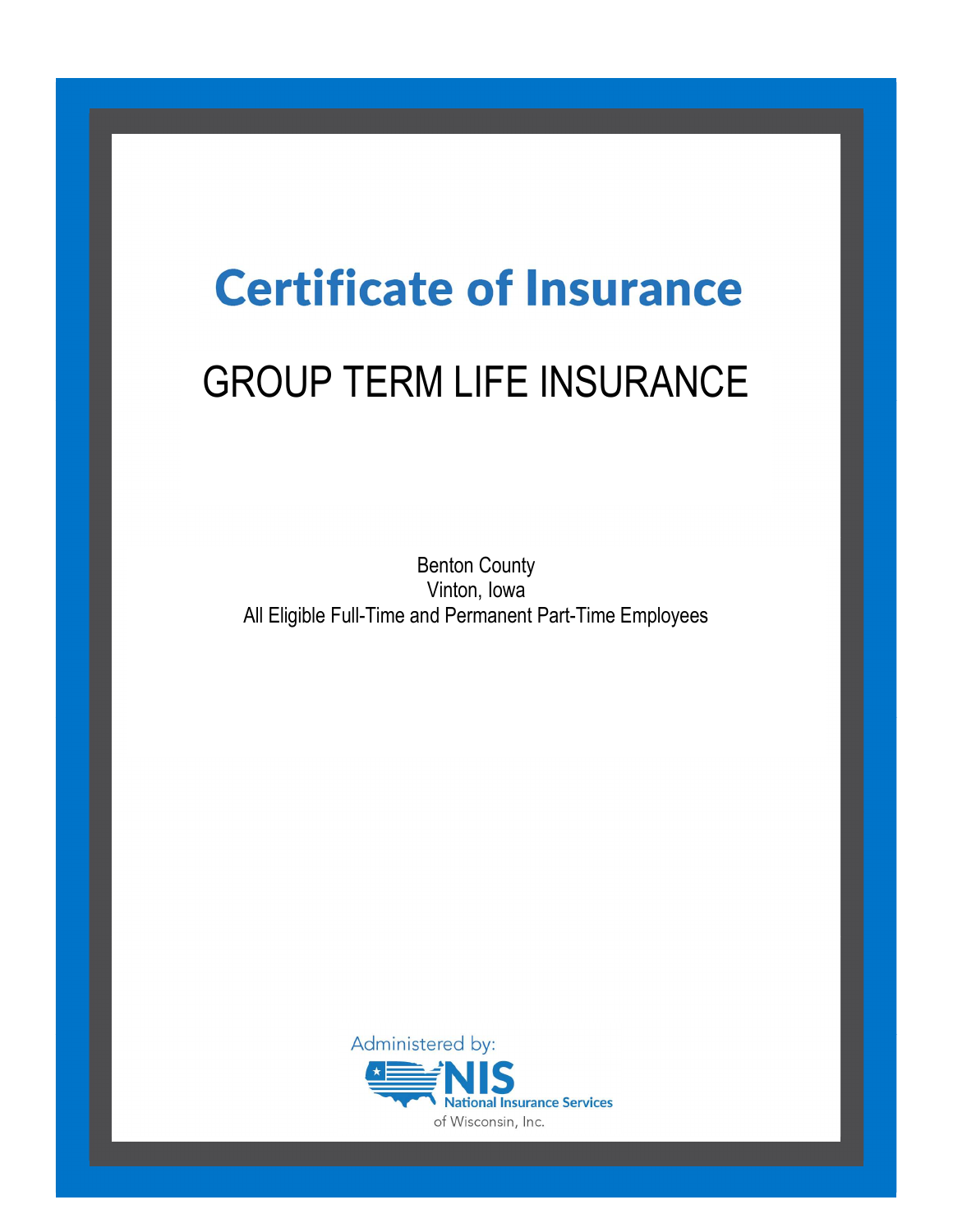#### MADISON NATIONAL LIFE INSURANCE COMPANY, INC. Mailing: PO Box 5008, Madison, WI 53705 • Phone: 1-800-356-9601 Home Office: 1241 John Q. Hammons Drive, Madison, WI 53717

#### GROUP TERM LIFE INSURANCE CERTIFICATE OF INSURANCE

#### PLEASE READ THIS CERTIFICATE CAREFULLY

This Certificate of Insurance (hereinafter referred to as "Certificate") is evidence of insurance provided under the Group Policy issued to the Group Policyholder (hereinafter referred to as "Policyholder"). This Certificate describes the essential features of such insurance.

Madison National Life Insurance Company, Inc., in performing its obligations under the Group Policy, is acting only as a life insurer with respect to the Group Policy and is not in any way acting as a plan administrator, a plan sponsor or a plan trustee for the purposes of the Employee Retirement Income Security Act of 1974 (ERISA), as amended, or any other federal or state laws.

No coverage under the Group Policy is in effect until approved in writing by Us and issued and delivered to the Policyholder. All terms, conditions and other provisions of the Group Policy are governed by the laws of the state in which the Policyholder is located. All provisions on this and the following pages are part of this Certificate. The Group Policy is on file and available for review at the main office of the Policyholder.

The President and Secretary of Madison National Life Insurance Company, Inc witness this Certificate:

Heit P Suble

Robert J. Stubbe Susan Caldwell President Secretary

Durm M. Caedwell

WARNING: Any person who knowingly, and with intent to injure, defraud or deceive any insurer, makes any claim for the proceeds of an insurance policy containing any false, incomplete or misleading information is guilty of a felony.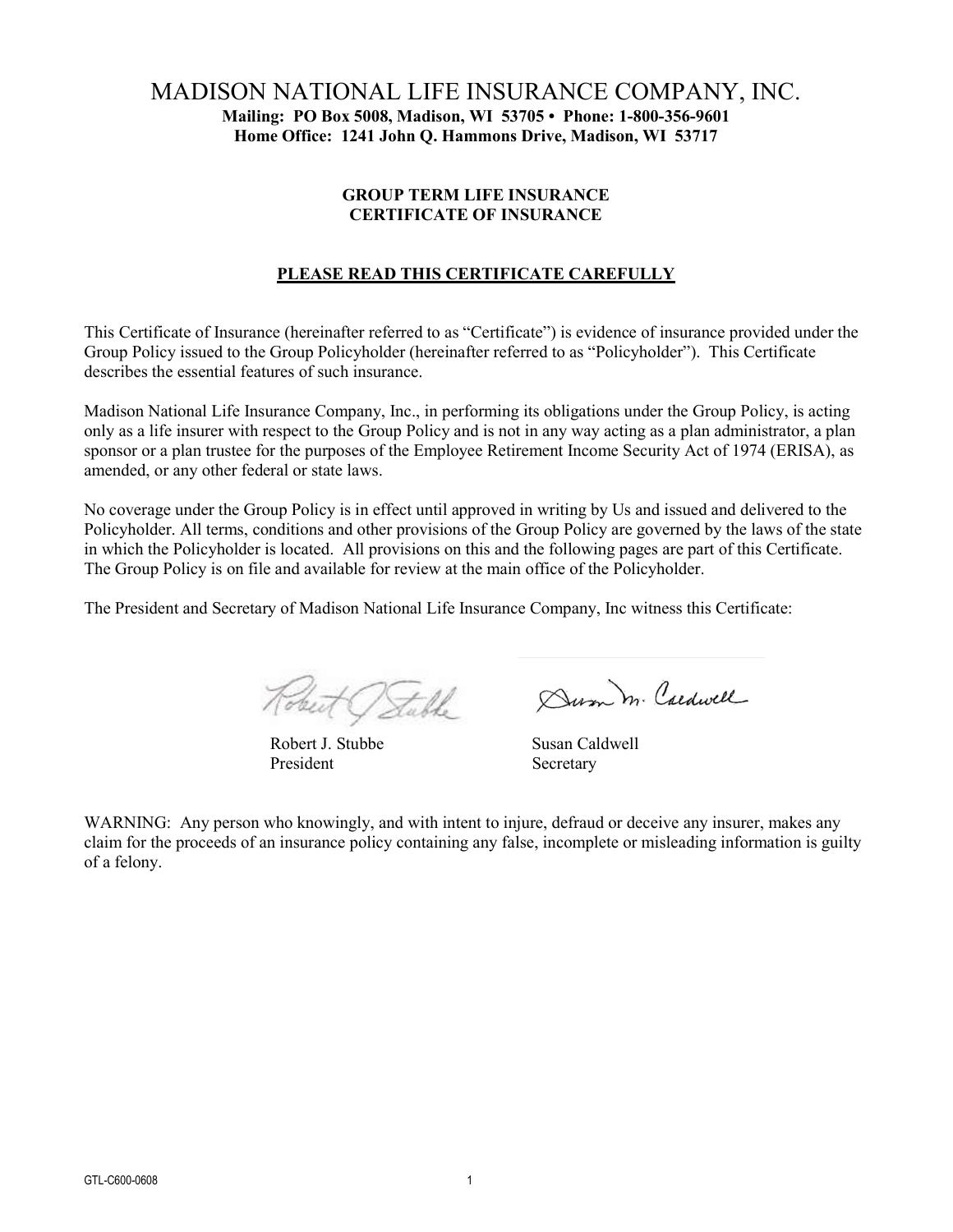#### **TABLE OF CONTENTS**

| $\mathbf{I}$ . |  |  |  |
|----------------|--|--|--|
| II.            |  |  |  |
| III.           |  |  |  |
| IV.            |  |  |  |
| $V_{\cdot}$    |  |  |  |
| VI.            |  |  |  |
| VII.           |  |  |  |
| VIII.          |  |  |  |
| IX.            |  |  |  |
| $X_{\cdot}$    |  |  |  |
| XI.            |  |  |  |
|                |  |  |  |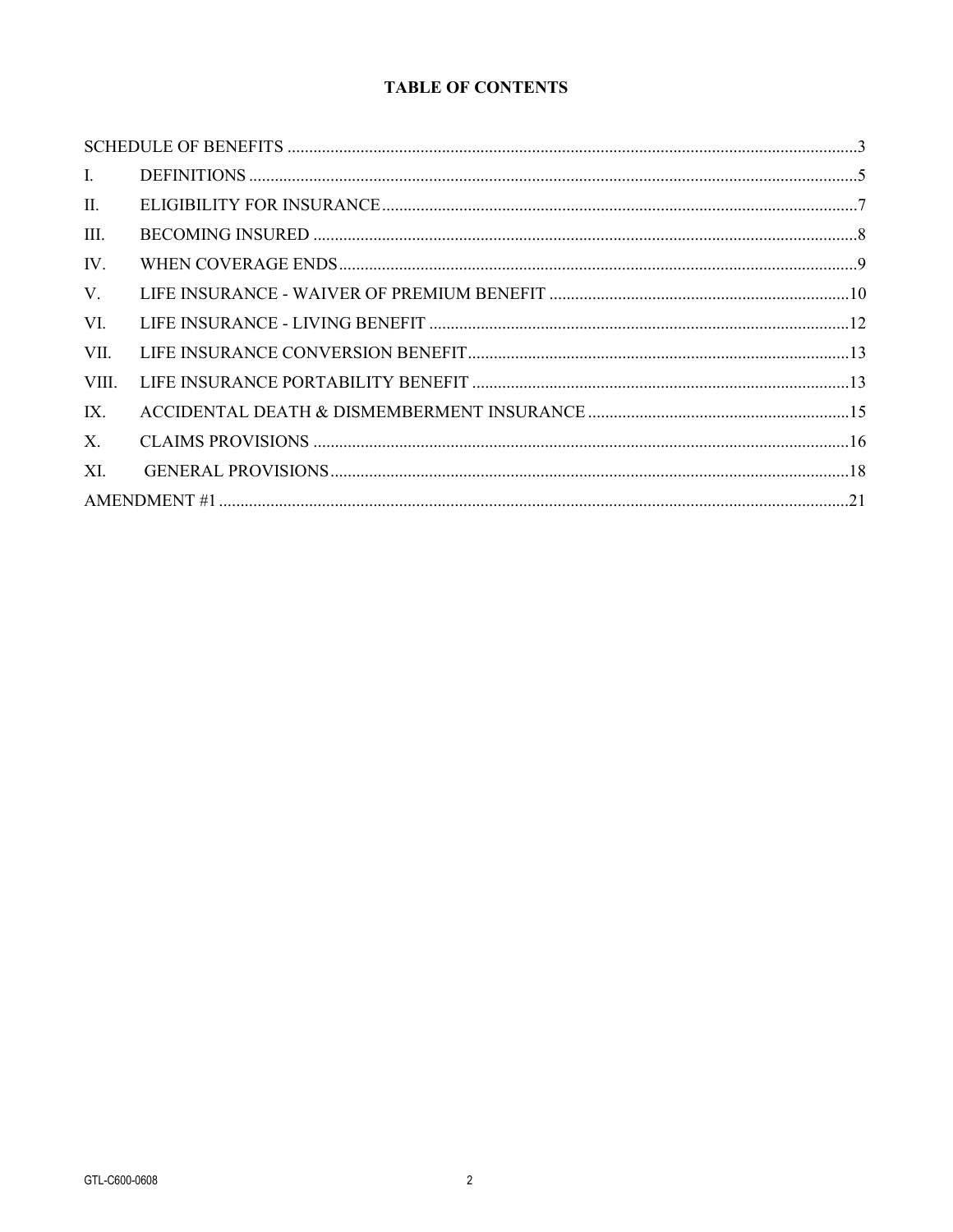#### SCHEDULE OF BENEFITS

| A. Administrative |  |
|-------------------|--|
|                   |  |

| 1. | Employer:                              | <b>Benton County</b>                                                                                                                                                                                                                                                                                                                                                                      |
|----|----------------------------------------|-------------------------------------------------------------------------------------------------------------------------------------------------------------------------------------------------------------------------------------------------------------------------------------------------------------------------------------------------------------------------------------------|
| 2. | Plan Number:                           | 4443                                                                                                                                                                                                                                                                                                                                                                                      |
| 3. | Initial Plan Effective Date:           | July 1, 2019                                                                                                                                                                                                                                                                                                                                                                              |
| 4. | <b>Benefits Revised Date:</b>          | May 1, 2021                                                                                                                                                                                                                                                                                                                                                                               |
| 5. | Evidence of Insurability Requirements: | Applies to Late Enrollees, Increases in Benefits and<br>Amounts over Guarantee Issue Amounts                                                                                                                                                                                                                                                                                              |
| 6. | Eligible Class:                        | All Eligible Full-Time and Permanent Part-Time<br>01<br>Employees                                                                                                                                                                                                                                                                                                                         |
| 7. | Minimum Hourly Work Requirement:       | 30 hours per week                                                                                                                                                                                                                                                                                                                                                                         |
| 8. | Waiting Period for Insurance Coverage: | 30 calendar days; time served as a part-time employee<br>counts towards satisfaction of the 30 calendar day<br><b>Waiting Period</b>                                                                                                                                                                                                                                                      |
| 9. | New Employee Eligibility Date:         | First of month following completion of the Waiting<br>Period                                                                                                                                                                                                                                                                                                                              |
|    | 10. Leaves / Layoffs:                  | Coverage with premium payment while on FMLA<br>leave                                                                                                                                                                                                                                                                                                                                      |
|    | 11. Employee Premium Contribution      |                                                                                                                                                                                                                                                                                                                                                                                           |
|    | <b>Employee Basic Insurance:</b>       | $0\%$                                                                                                                                                                                                                                                                                                                                                                                     |
|    | Employee Supplemental Insurance:       | 100%                                                                                                                                                                                                                                                                                                                                                                                      |
|    | Dependent Supplemental Insurance:      | 100%                                                                                                                                                                                                                                                                                                                                                                                      |
|    | 12. Participation Requirements         |                                                                                                                                                                                                                                                                                                                                                                                           |
|    | Employee Basic Insurance:              | 100%                                                                                                                                                                                                                                                                                                                                                                                      |
|    | Employee Supplemental Insurance:       | 15%                                                                                                                                                                                                                                                                                                                                                                                       |
|    | Dependent Supplemental Insurance:      | 15% in Employee Supplemental Life                                                                                                                                                                                                                                                                                                                                                         |
|    | 13. Insurance Reduction Schedule       |                                                                                                                                                                                                                                                                                                                                                                                           |
|    | <b>Employee Basic Insurance:</b>       | Basic Life Insurance reduces to 65% at age 65, reduces<br>to 50% at age 70 and terminates at retirement.                                                                                                                                                                                                                                                                                  |
|    | Employee Supplemental Insurance:       | Supplemental Life and Supplemental AD&D Insurance<br>reduces to 65% at age 65, reduces to 50% at age 70 and<br>terminates at retirement.                                                                                                                                                                                                                                                  |
|    | Dependent Supplemental Insurance:      | Dependent Spouse Supplemental Life Insurance<br>reduces to 65% at the Spouse's attainment of age 65<br>and terminates at the earlier of the Spouse's attainment<br>of age 70 or the Employee's retirement. Dependent<br>Child Supplemental Life Insurance does not reduce and<br>terminates at the earlier of the Child's attainment of the<br>Limiting Age or the Employee's retirement. |
|    | B. Basic Life Insurance                |                                                                                                                                                                                                                                                                                                                                                                                           |
|    | Employee Basic Life:                   | \$25,000                                                                                                                                                                                                                                                                                                                                                                                  |
|    | Guarantee Issue:                       | \$25,000                                                                                                                                                                                                                                                                                                                                                                                  |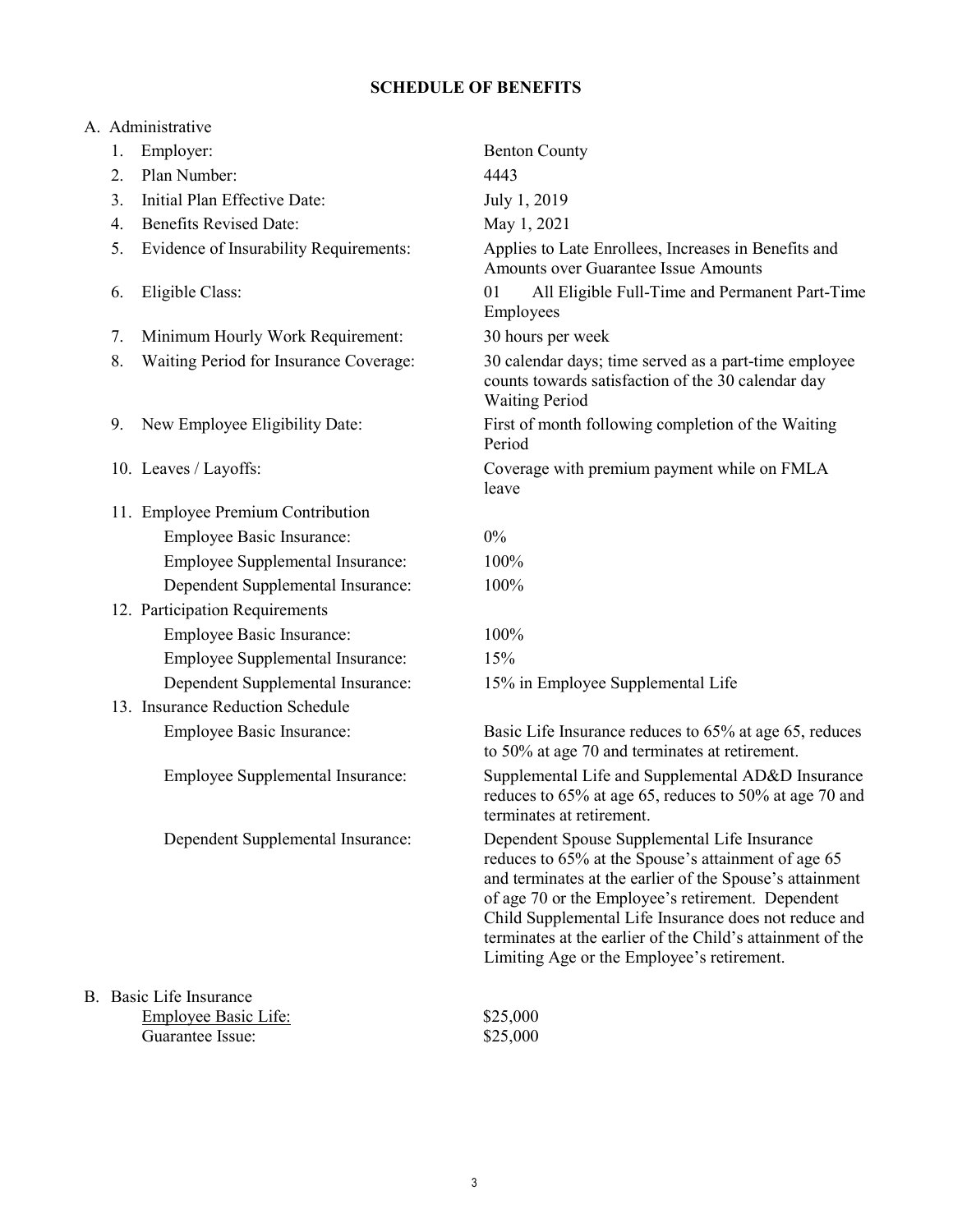C. Supplemental Life Insurance Employee Supplemental Life: \$10,000 increments<br>Guarantee Issue: \$80,000 if under age

Spouse Supplemental Life:  $$5,000$  increments

Child Supplemental Life Age: 14 days to 6 months: Option 1: \$500 Option 2: \$1,000 Guarantee Issue: Option 1: \$500 Option 2: \$1,000 Age: 6 months through Limiting Age: Option 1: \$5,000 Option 2: \$10,000

D. Additional Benefits

- 1. Conversion of Insurance Benefit: Included
- 2. Waiver of Premium Benefit: Included
- 3. Living Benefit: Included
- 4. Portability Benefit: Included

### \$80,000 if under age 60; \$10,000 if age 60-69; \$0 if age 70 or older Maximum Issue: \$300,000, not to exceed 5 times Annual Salary

Guarantee Issue: \$25,000 if Spouse is under age 60; \$5,000 if Spouse is age 60-69 Maximum Issue: \$100,000, not to exceed 50% of Employee Supplemental Life amount

Guarantee Issue: Option 1: \$5,000 Option 2: \$10,000

- 
- E. Accidental Death and Dismemberment (AD&D) Insurance
	- 1. Supplemental Accidental Death and Dismemberment (AD&D) Insurance Employee Supplemental AD&D Insurance: Equal to Supplemental Life amount Guarantee Issue: Equal to Supplemental Life amount Maximum Issue: Equal to Supplemental Life amount

GTL-C700-0608 Rev 10/8/21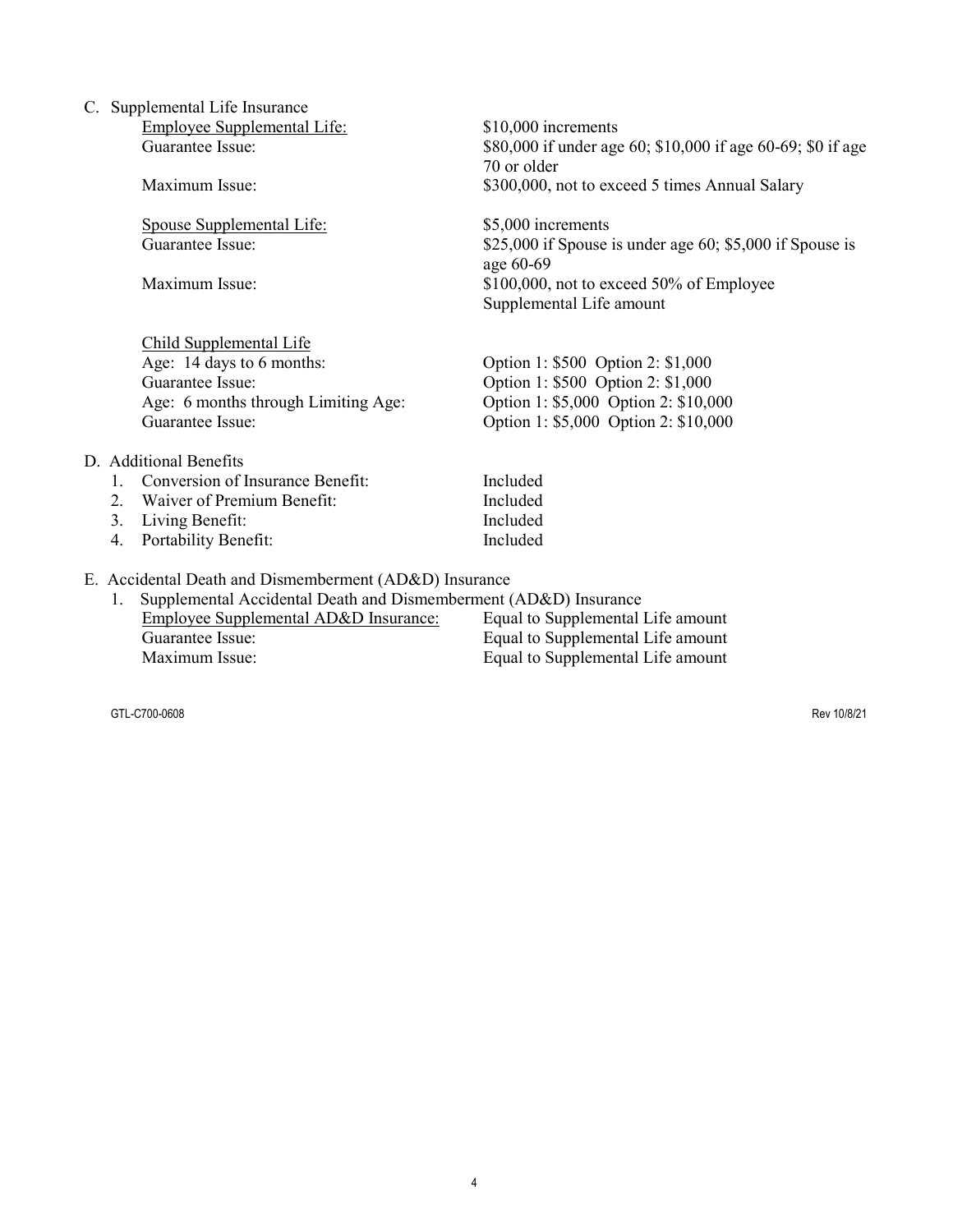#### I. DEFINITIONS

Active Work and Actively at Work are defined in the "Eligibility for Insurance" section.

Annual Salary: Your current salary or wage from your Employer for the previous twelve months. Annual Salary does not include extra pay, annuity contributions, commissions, bonuses, overtime pay or any other extra compensation.

Contributory means that You pay all or a portion of the premium for insurance.

Disabled or Disability means that as a result of Physical Disease or Injury, you are unable to perform with reasonable continuity a majority of the material duties of any occupation for which you are qualified by education, training and experience, and you are under the Regular Care and Attendance of a Physician.

Eligible Class means an employment classification defined by the Employer and specified in the "Schedule of Benefits." You must be a member of an Eligible Class in order to be eligible for insurance under the Group Policy.

Eligible Dependent is defined in the "Eligibility for Insurance" section.

Eligible Employee is defined in the "Eligibility for Insurance" section.

Employee is defined in the "Eligibility for Insurance" section.

Employer means an Employer (including approved affiliates and subsidiaries) participating in the Policyholder Trust to whom We have assigned a Plan Number and issued a Joinder Agreement.

#### Evidence of Insurability

- 1. Providing Evidence of Insurability means that a person applying for coverage under the Group Policy must:
	- a) complete and sign Our Evidence of Insurability application and return the original application to Us.
	- The application must be received by Us no later than 60 days from the date of signing; and b) authorize Us to obtain information about the applicant's health; and
	- c) undergo a physical examination, if required by Us, which may include diagnostic testing; and
	- d) provide any additional information about the applicant's insurability that We may reasonably require.
- 2. If any applicant is required to provide Evidence of Insurability, the applicant will be responsible for all costs associated with providing Evidence of Insurability.
- 3. In each case where Evidence of Insurability is required, We base Our decision whether to approve coverage on the information provided during the underwriting process. If We learn that the information relied on to approve coverage was incorrect, or that relevant information was omitted, We may retroactively rescind coverage and deny claims.

Group Policy (Policy) means the group insurance Policy issued by Us to the Policyholder under a specified Plan Number.

Guarantee Issue is the amount of coverage provided which is not subject to Evidence of Insurability.

Hospital means a legally operated Facility providing full-time medical care and treatment under the direction of a full-time staff of licensed Physicians, but not including rest homes, nursing homes, convalescent homes, homes for the aged and facilities primarily affording custodial, educational, or rehabilitative care.

Injury: Bodily Injury due to an Accident which: (1) results directly and independently of disease, bodily infirmity or any other causes; (2) solely, directly and independently of all other causes results in medical expense; (3) occurs after the effective date of the Insured Person's coverage; and (4) occurs while the Insured Person's coverage is in force. All Injuries sustained in any one Accident, including all related conditions and recurrent symptoms of these Injuries, are considered a single Injury.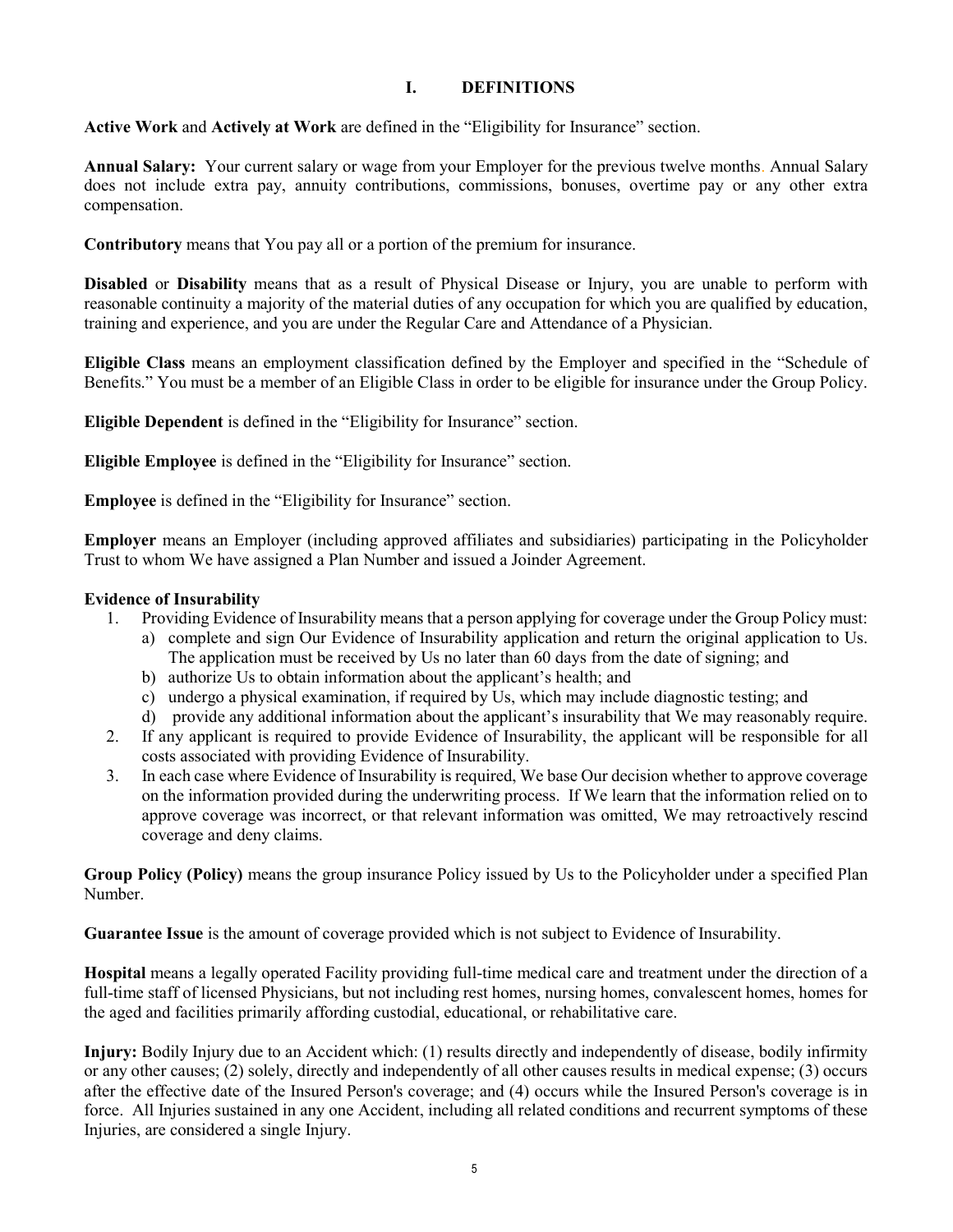Insured Person means an Eligible Employee, Eligible Dependent or Eligible Retiree whose coverage is in effect under the Group Policy.

Joinder Agreement means the document entered into between the Policyholder and the Employer describing the coverage requested by the Employer with respect to its Employees, which has been approved by Us and assigned a Plan Number.

Late Enrollee means an Employee or Dependent who applies for coverage under the Group Policy more than 31 days after becoming an Eligible Employee or Eligible Dependent.

Limiting Age means the Child age(s) shown in the definition of Child in the Eligibility for Insurance section.

Mental Disorder means any mental, emotional, behavioral, psychological, personality, cognitive, mood or stress related abnormality, disorder, disturbance, dysfunction or syndrome listed in the latest edition of the American Psychiatric Association Diagnostic and Statistical Manual or the International Classification of Disease.

Noncontributory means the Employer pays the entire premium for insurance.

Physical Disease means a Physical Disease entity or process that produces structural or functional changes in the body as diagnosed by a Physician. Physical Disease includes pregnancy and Mental Disorder.

Physician means a licensed medical professional under the laws of a state of the United States of America, acting within the scope of such license, who is permitted by law to prescribe medications and practice independent of supervision.

For the purpose of this Group Policy, Physician will not include the Insured Person's Spouse, parent, brother, sister, or Child, including these members of a Spouse's family.

Plan Effective Date means the date on which the Group Policy, with respect to the Employer, becomes effective.

Plan Number means the number used by Us to reference an Employer and the terms of coverage specified under the Group Policy and Joinder Agreement.

Prior Plan means the Employer's group life insurance plan in effect on the day immediately preceding the Plan Effective Date.

Proof of Loss is defined in the "Claims Provisions" section.

Regular Care and Attendance means observation and treatment by a Physician as required by current standards of medicine for the Injury or Physical Disease causing a Disability, but in any event not less than one such observation per year.

Retire and Retirement Date means the earlier of:

- 1. the date You Retire as such term is defined by Your Employer;
- 2. the date You receive or become eligible to receive, as defined by the Employer, retirement benefits under any pension plan to which the Employer contributes,
- 3. or the date You receive or become eligible to receive retirement benefits under, and as defined by, any state or federal retirement plan or under the Social Security Act or Railroad Retirement Act.
- 4. the date You reach the age defined in the "Schedule of Benefits".

You and Your means the Eligible Employee.

Waiting Period for Insurance Coverage is defined in the "Eligibility for Insurance" and "Schedule of Benefits".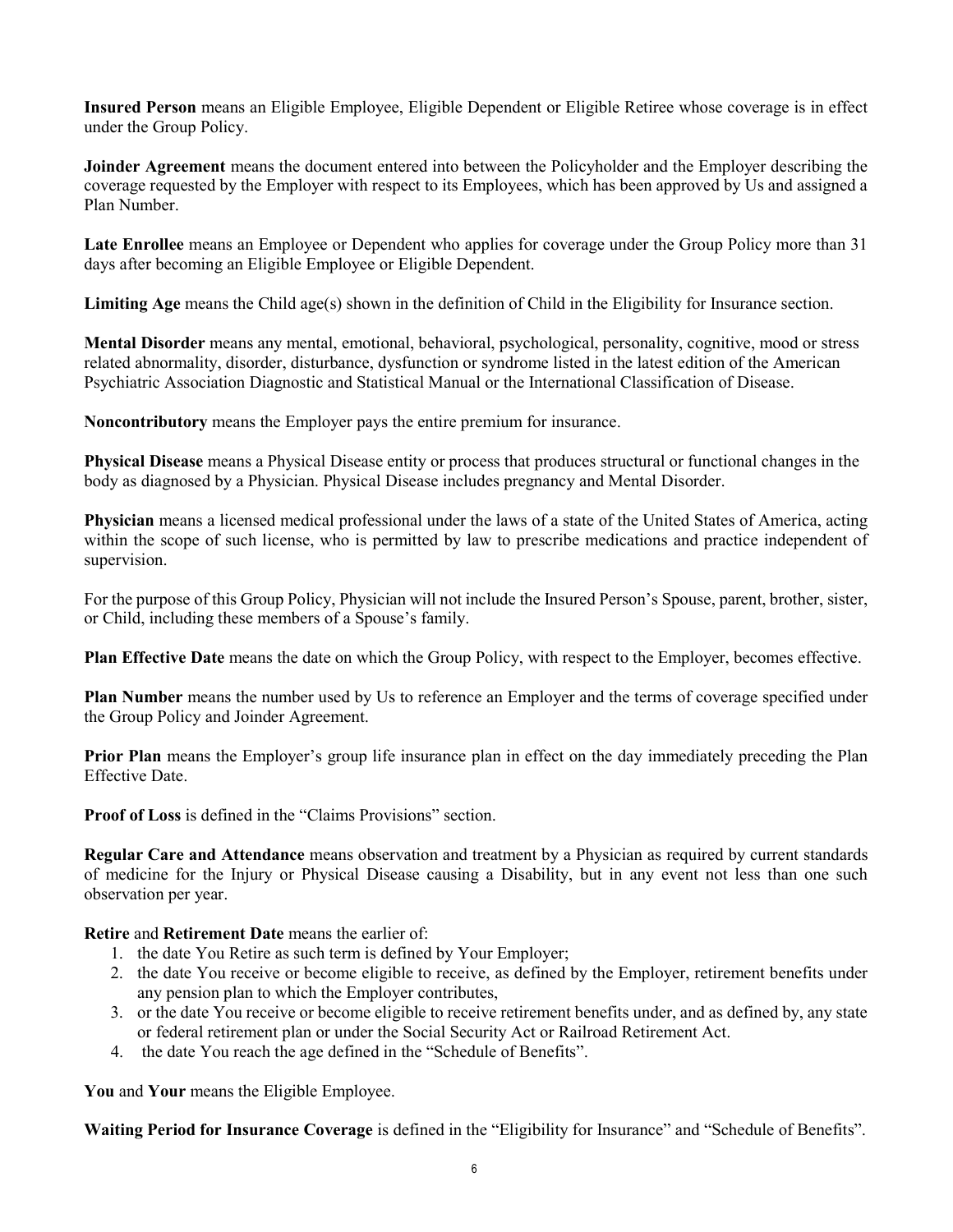#### We, Us and Our means Madison National Life Insurance Company, Inc.

GTL-C600-0608

#### II. ELIGIBILITY FOR INSURANCE

#### A. Employee Life Insurance Eligibility.

- 1. Employee Basic Life Insurance. To be eligible for Employee Basic Life Insurance under the Group Policy, You must satisfy the following requirements:
	- a) You must be an Eligible Employee.
		- (1) Employee means an individual who works for the Employer as a member of an Eligible Class and who is reported on the Employer's records for Social Security and tax withholding purposes.
	- b) You must be a citizen or legal resident of the United States of America or one of its territories.
	- c) You must be Actively at Work and capable of sustained Active Work.
		- (1) Active Work and Actively at Work mean working at Your Employer's usual place of business, and satisfying the Minimum Hourly Work Requirement. Actively at Work will include regularly scheduled days off, holidays, or vacation days, so long as You are capable of sustained Active Work on those days.
		- (2) Minimum Hourly Work Requirement means the work hours over a specified time period that are required of You by Your Employer in order to be eligible for coverage. Your Minimum Hourly Work Requirement is specified in the "Schedule of Benefits".
		- (3) The Active Work requirement is waived during the time You are approved for benefits under the "Waiver of Premium Benefit" section.
	- d) You must have satisfied Your Waiting Period for Insurance Coverage.
		- (1) Waiting Period means the period of time that You must be Actively at Work as an Employee for Your coverage to become effective. Your Waiting Period is specified in the "Schedule of Benefits".
	- e) You cannot be a member of more than one Eligible Class.
	- f) You cannot be a temporary or seasonal Eligible Employee, full-time member of the armed forces of any country, leased Eligible Employee, or independent contractor.
- 2. Employee Supplemental Life Insurance. To be eligible for Employee Supplemental Life Insurance under the Group Policy, an applicant must be an Eligible Employee and satisfy the additional eligibility requirements, if any, as listed herein.
- B. Dependent Life Insurance Eligibility.
	- 1. The Employee applying for Dependent Life Insurance must be an Eligible Employee insured under the Group Policy and a member of a class that provides for Dependent Life coverage under the Group Policy.
	- 2. To become eligible for Dependent Life Insurance under the Group Policy, an Eligible Dependent applicant must meet one of the following definitions:
		- a) Dependent means Your Spouse or Child who is not in a Period of Limited Activity. Dependent does not include a person who is a full-time member of the armed forces of any country. No person may be considered a Dependent of more than one Eligible Employee. No person can be covered under the Policy as an Employee and as a Dependent.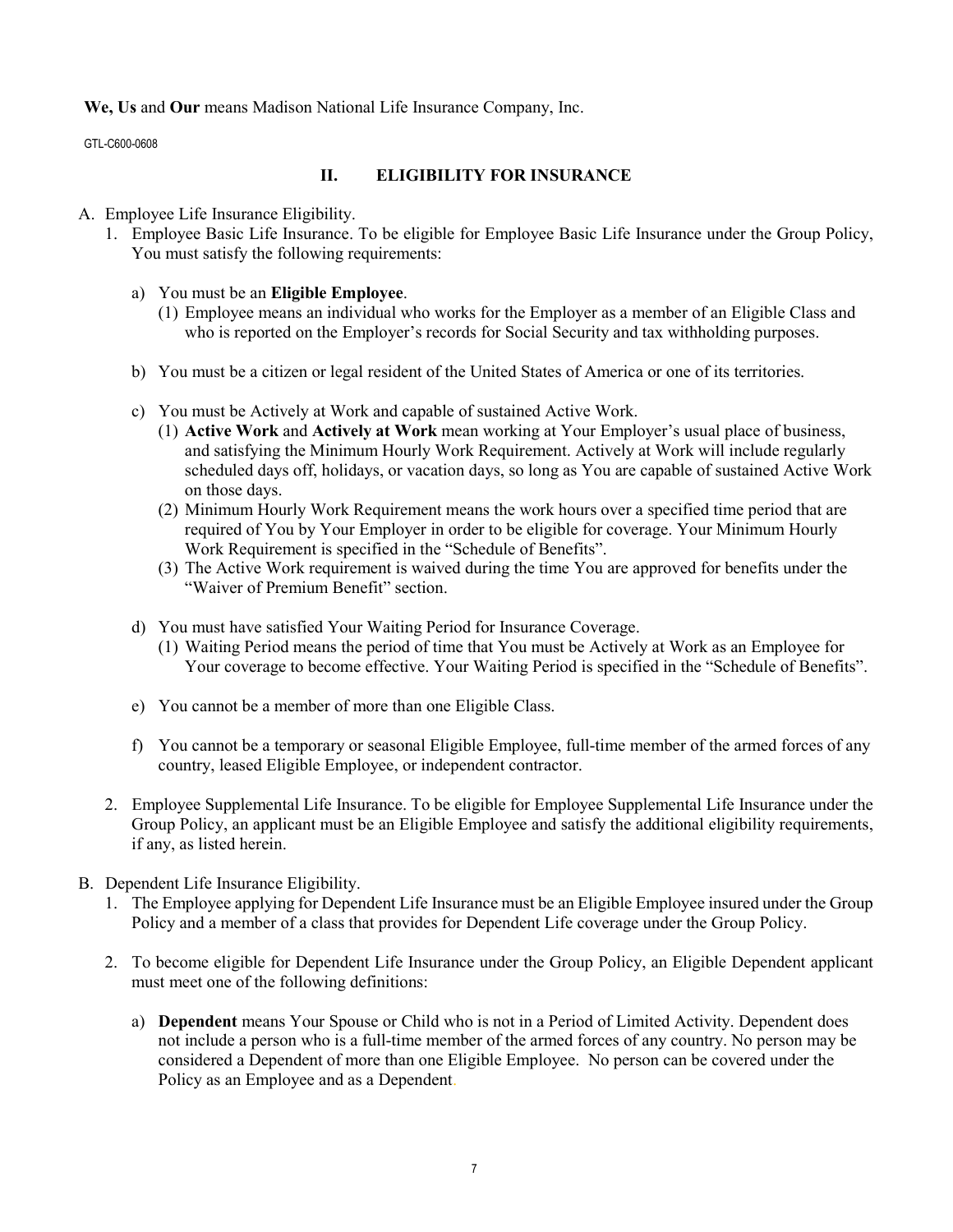- (1) Period of Limited Activity means any period of time during which a person is confined in a Hospital or nursing facility or if not confined, unable to carry on the regular and usual activities of a healthy person of the same age and sex.
- b) Spouse means a person to whom You are legally married, who is under age 70, and from whom You are not legally separated.
- c) Child means Your unmarried Child until age 26 or age 26 if a full-time student. Full-time student means a registered student in full-time attendance at an accredited educational institution, including vocational training. Child includes a stepchild or legal ward, a Child placed in the home for adoption and/or a legally adopted Child.
- d) Disabled Child means Your unmarried adult Child who is, on and after the date on which insurance would end because of the Child's age, continuously incapable of self-sustaining employment because of mental or physical handicap; and chiefly dependent upon You for support and maintenance, or institutionalized because of mental or physical handicap. You must provide proof of Your Disabled Child's status within 31 days after the date on which insurance would otherwise end because of the Child's age. Thereafter, We may require further proof of Your Disabled Child's status, but not more often than annually. Costs associated with such proof will be Your responsibility.
- 3. Dependent Supplemental Life: To be eligible for Dependent Supplemental Life Insurance under the Group Policy, an applicant must be an Eligible Dependent and satisfy the additional eligibility requirements, if any, listed in the "Schedule of Benefits".

GTL-C800-0608 Rev 10/8/21

## III. BECOMING INSURED

- A. To become an Insured Person under the Group Policy, an applicant must meet the following requirements as each may apply:
	- 1. If Evidence of Insurability is required, the applicant must provide such Evidence of Insurability and be approved for coverage by Us. The "Schedule of Benefits" specifies when Evidence of Insurability is required.
	- 2. If the insurance is Contributory insurance, the applicant must apply in writing and remit the required premiums.
- B. Effective Dates
	- 1. Employee's Initial Enrollment
		- a. Noncontributory insurance not subject to Evidence of Insurability or which is subject to Evidence of Insurability and has been approved by Us, becomes effective on the date You become an Eligible Employee, or as specified by your Employer. However, if You initially waive participation in such coverage and then later wish to participate, applications for Noncontributory insurance will be subject to Evidence of Insurability and will become effective as shown below.
		- b. Contributory insurance subject to Evidence of Insurability, and Late Enrollee applications for coverage, become effective on the first day of the month immediately following the month in which the Evidence of Insurability is approved by Us, except that if such approval occurs on the first day of a month, such coverage becomes effective on that day.
		- c. Contributory insurance not subject to Evidence of Insurability, if You apply prior to, or within 31 calendar days commencing on, the date You become an Eligible Employee, Contributory insurance not subject to Evidence of Insurability becomes effective on the date You become an Eligible Employee. If You do not apply for Contributory insurance prior to, or within 31 days of becoming an Eligible Employee and subsequently wish to obtain such coverage, Evidence of Insurability will be required and Your coverage will become effective as provided in subsection b above.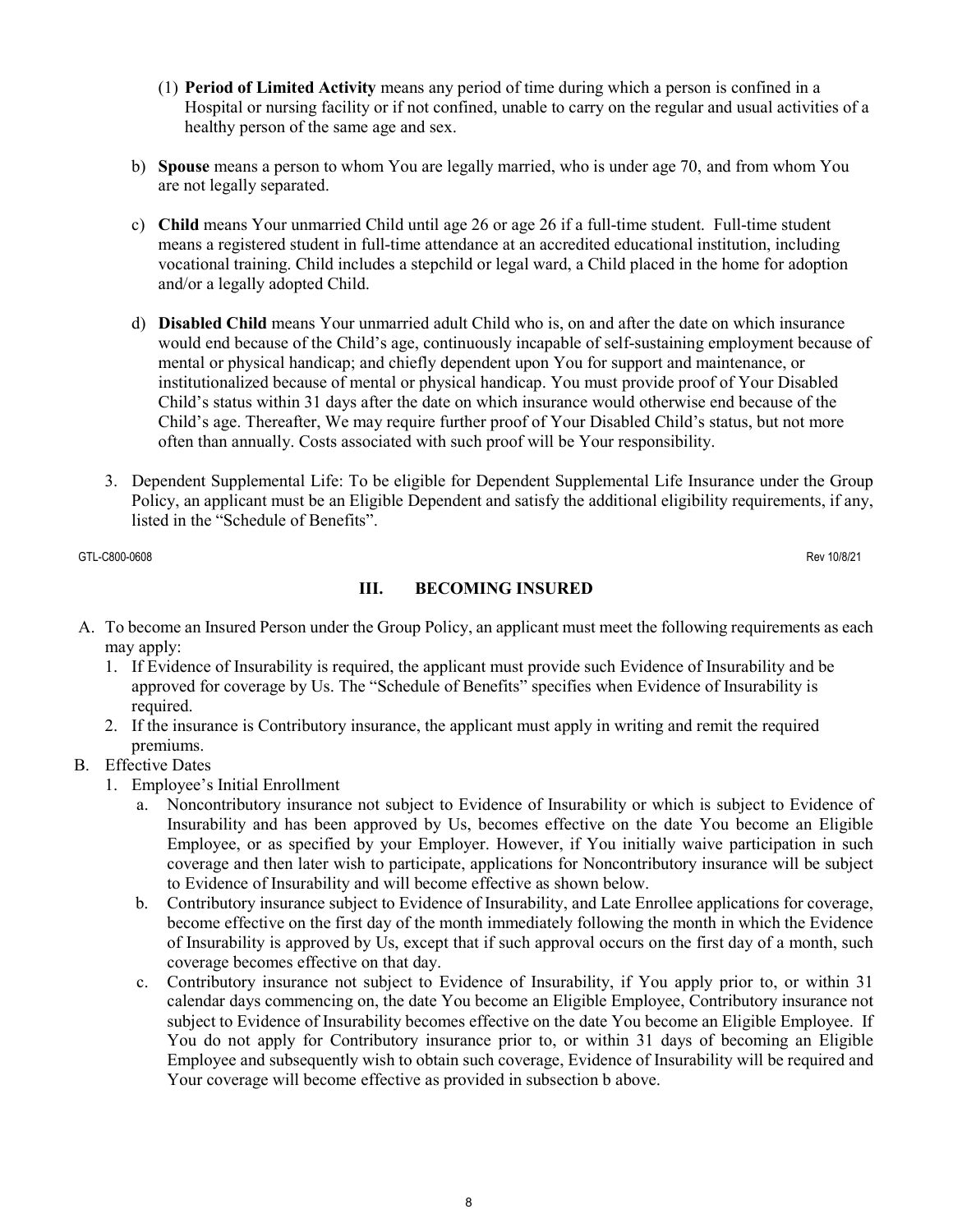- 2. Increases in Insurance
	- a. Evidence of Insurability Required. An increase of insurance that is subject to Evidence of Insurability becomes effective on the first day of the month immediately following the month in which the Evidence of Insurability is approved by Us, except that if such approval occurs on the first day of a month, such coverage becomes effective on that day.
	- b. Evidence of Insurability Not Required. An increase of insurance that is not subject to Evidence of Insurability becomes effective as follows:
		- 1) Based on change in Your classification, age or earnings on the date of such change;
		- 2) Addition of a Dependent: on the date the Dependent becomes an Eligible Dependent, if You apply within 31 days of such date. Applicant will be treated as a Late Enrollee if application is not made timely. However, while Your Dependent Life Insurance is in effect, each new Dependent becomes insured immediately.
- 3. Decreases in Insurance
	- a. A decrease in life insurance based on a change in Your classification, earnings, age or Your Dependent's age, becomes effective on the date of the change.
	- b. Any other decrease in insurance becomes effective on the first day of the calendar month following the date Your Employer receives Your written request for the decrease, except that if such event occurs on the first day of a month, the decrease in coverage becomes effective on that day.
- 4. Delayed Effective Date. If You are incapable of sustained Active Work due to Injury or Physical Disease on the day before the scheduled effective date of Your insurance or the effective date of a change in Your insurance, such insurance will not become effective until the day after You are capable of sustained Active Work and complete one day of Active Work as an Eligible Employee.
- 5. If Your coverage ends, You may become covered again, subject to the following:
	- a. If Your coverage ends because You fail to make the required contribution while on an approved Family Medical Leave of absence, and then You return to Active Work and enroll for coverage within 31 days of the earlier of a) the end of the period of leave You and Your Employer agreed upon, or b) the end of the 12-week period following the date Your leave began, then the Waiting Period will be waived. Coverage is limited to what You had in effect prior to coverage ending or the coverage that is now available for Your Class, as determined by Us.
	- b. In all other cases, if Your coverage ends because You fail to make the required contribution, You must provide Evidence of Insurability to become covered again.
	- c. In no event will insurance coverage be retroactive.
	- d. If You cease to be an Eligible Employee and coverage ends, and then You return to Active Work with the Employer again within 3 months, the Waiting Period will be waived on the first day of Your return to Active Work.

GTL-C800-0608

#### IV. WHEN COVERAGE ENDS

- A. Except as otherwise provided for under this Certificate, coverage will cease on the earliest of the following to occur:
	- 1. the date the Group Policy terminates or the date Your Employer's coverage under the Group Policy terminates;
	- 2. the date You cease to be an Eligible Employee;
	- 3. if premium is not paid when required, the last day of the period for which premium was paid;
	- 4. the date You become eligible for coverage as an employee under another group term life insurance policy;
	- 5. if You are a contract Eligible Employee not returning to work as an Eligible Employee the next contract year, the earlier of the following:
		- a) the date You become employed with another employer;
		- b) Your Retirement Date, unless You become insured for Retiree Life Insurance under the Group Policy;
		- c) expiration of the current contract year;
	- 6. Your Retirement Date, unless You become insured for Retiree Life Insurance under the Group Policy.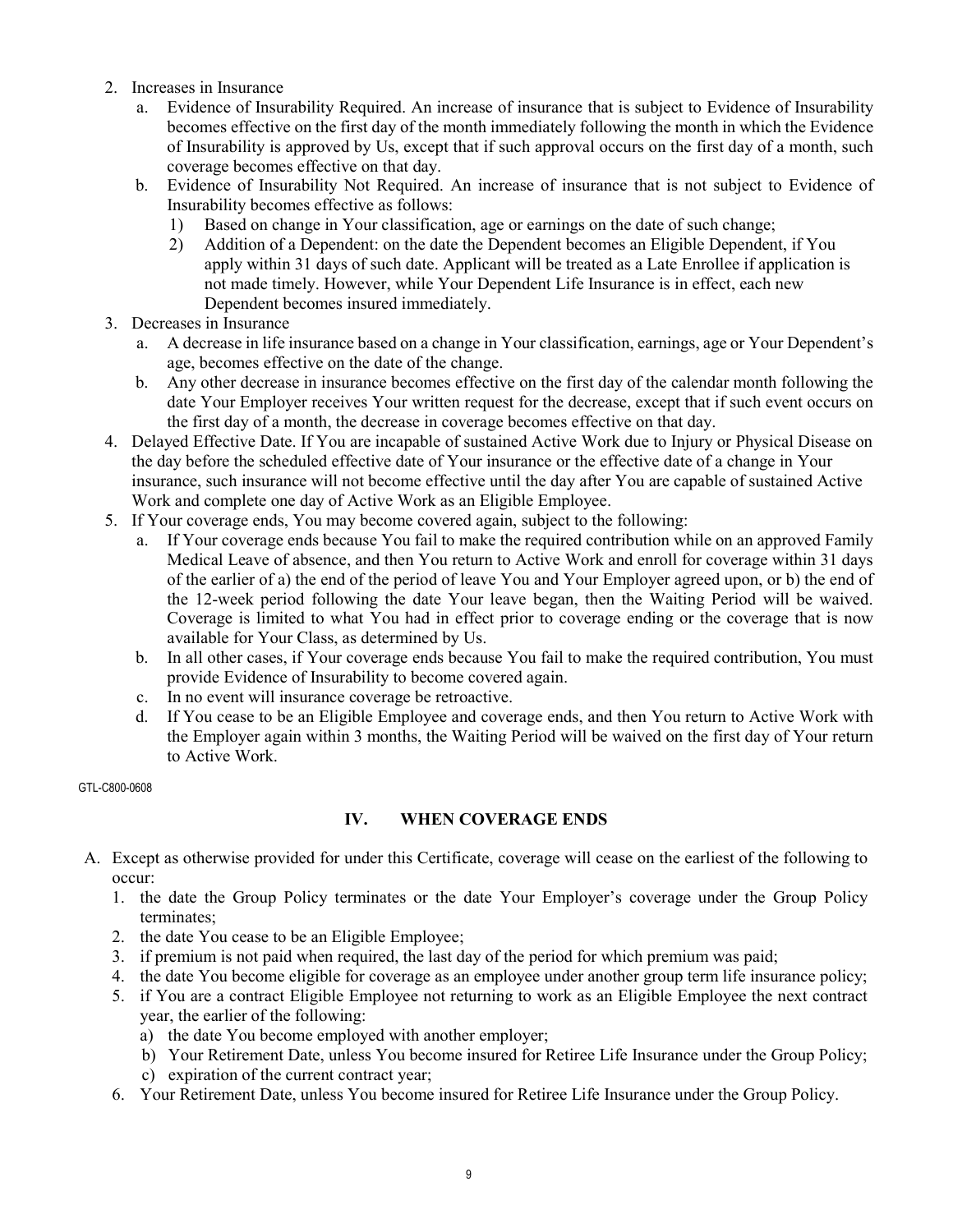- 7. for Dependent coverage, the date a Dependent is no longer eligible for Dependent coverage.
- 8. for AD&D coverage, the earlier of the date Your corresponding life insurance ends, the date Your Waiver of Premium Benefit begins or Your Retirement Date.
- B. Approved FMLA Leave of Absence Contributory or Noncontributory Coverage
	- 1. With regard to the Federal Family and Medical Leave Act (FMLA) of 1993, as amended, the Employer and Employee must be eligible for FMLA in order to receive it. If You are on an approved FMLA leave, coverage will continue until the later of the leave period required by FMLA or the leave period required by applicable state law, provided that :
		- a) The FMLA leave is approved in advance by the Employer and such approval includes documentation of the beginning and ending dates of the FMLA leave; and
		- b) The documentation of the advance approval of the FMLA leave beginning and end dates is available to Us at Our request; and
		- c) FMLA leaves of absence and the right to continue coverage during FMLA leaves are available to all Employees in the same Eligible Class under the Group Policy; and
		- d) the Employer remits the required premium for coverage.
- C. Termination or Amendment of the Group Policy and Employer Coverage
	- 1. The Group Policy may be terminated, changed or amended in whole or in part by Us or the Policyholder according to the terms of the Group Policy. Any such change or amendment may apply to current or future Employers and eligible persons covered under the Group Policy or to any separate classes or categories thereof. An Employer's coverage under the Group Policy may be terminated, changed or amended in whole or in part by Us or the Employer according to the terms of the Group Policy.
	- 2. We may change the Group Policy and any Employer's coverage under the Group Policy in whole or in part: (i) when any change or clarification in law or governmental regulation affects Our obligations under the Group Policy, or (ii) with the Policyholder's or Employer's consent.
	- 3. We may terminate an Employer's coverage on any premium due date by giving the Employer not less than 60 days advance notice. An Employer may terminate coverage under the Group Policy in whole, and may terminate insurance for any class or group of eligible persons, at any time by giving Us advanced written notice at least 60 days prior to such termination. Insurance will terminate automatically for nonpayment of premium.
	- 4. Benefits are limited to the terms of Your Employer's coverage under the Group Policy, including any valid amendments. No change or amendment of Your Employer's coverage under the Group Policy will be valid unless it is approved in writing by one of Our executive officers and delivered to Your Employer. The Policyholder, Your Employer and their Eligible Employees or representatives have no right or authority to change or amend the Group Policy or Your Employer's coverage under the Group Policy or to waive any terms or provisions thereof without Our signed, written approval.

GTL-C800-0608

#### V. LIFE INSURANCE - WAIVER OF PREMIUM BENEFIT

- A. Waiver of Premium Definitions
	- 1. Elimination Period means the period of 9 months beginning on the date You become Disabled.
	- 2. Life Insurance under this Waiver of Premium Benefit means all of the Life Insurance, as listed in the Schedule of Benefits, in force under the Group Policy on the day before the day You become Disabled.
	- 3. Proof of Disability means documented clinical findings that prove that You are Disabled.
- B. Waiver of Premium does not apply to AD&D Insurance.
- C. Your Life Insurance will be continued as provided for under this section without payment of premium, if all of the following conditions are met:
	- 1. You become Disabled prior to age 60 while insured under the Group Policy;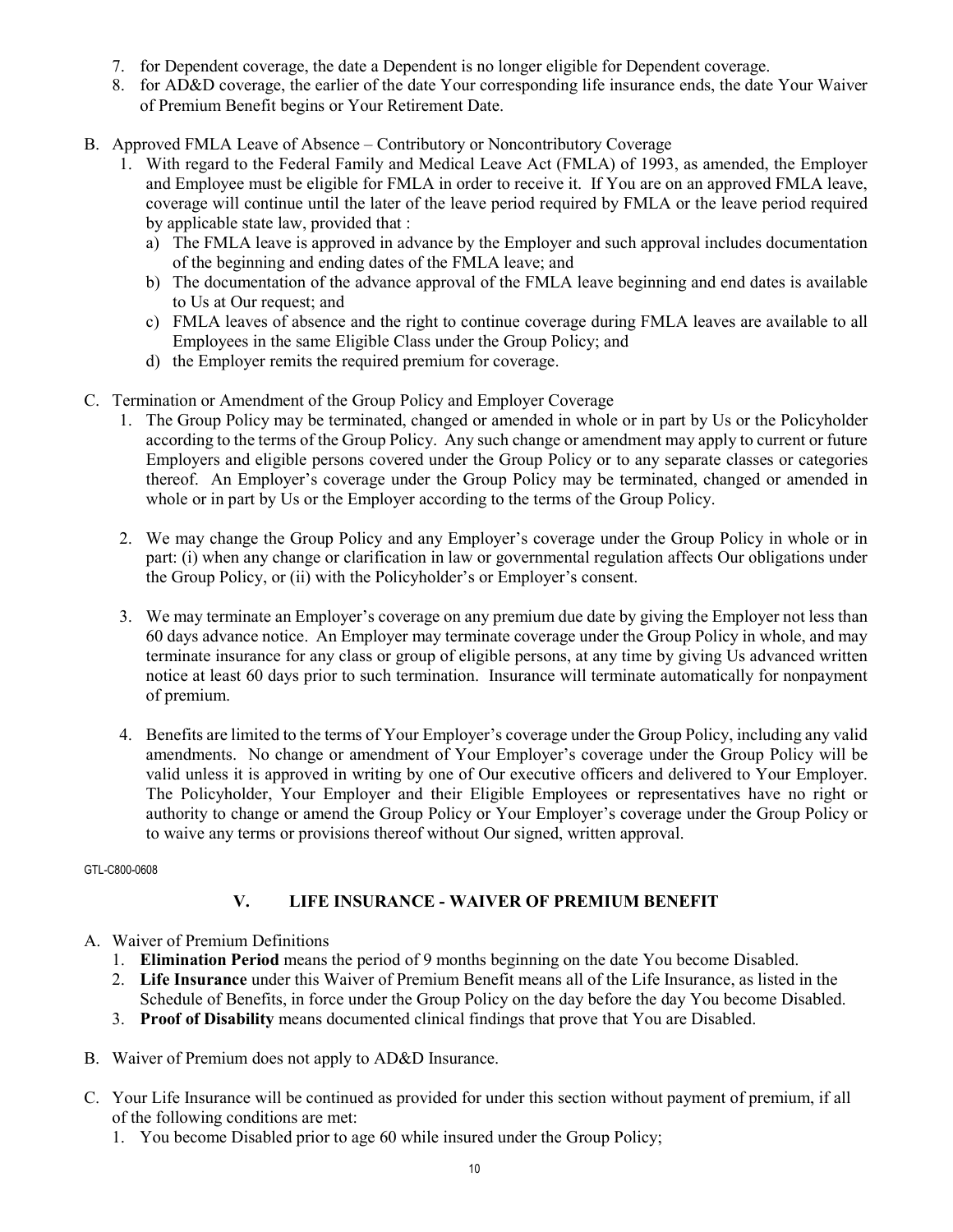- 2. You remain Disabled without interruption for the duration of the Elimination Period;
- 3. You provide Us with written notice of Your Disability within 30 days after the end of Your Elimination Period
- 4. You provide Us with satisfactory written Proof of Disability within 12 months from the last day of the Elimination Period;
- 5. Your claim is approved by Us.
- D. When the Waiver of Premium Benefit Begins. If You qualify and are approved for the Waiver of Premium Benefit, Your premium will be waived beginning on the first day of the month immediately following the end of Your Elimination Period.
- E. When Waiver of Premium Ends. Waiver of Premium ends on the earliest to occur of the following:
	- 1. The date You cease to be Disabled;
	- 2. The 91st day following the date We mail to You a request for additional Proof of Disability with which You fail to comply;
	- 3. The date You refuse to submit to a medical examination or to cooperate with Our chosen health care provider;
	- 4. The date You refuse to submit to or undergo vocational rehabilitation (which determines employment opportunities, if any, for individuals with disabilities);
	- 5. The date at which You've resided outside of the United States of America, or one of its territories during any 6 consecutive months for which premium had been waived;
	- 6. The effective date of an individual life insurance policy issued to You under the "Life Insurance Conversion Benefit" section;
	- 7. The premium due date immediately prior to Your 65th birthday.
- F. Premiums
	- 1. Premium payment must continue until the later of the end of Your Elimination Period or the date Your claim for the Waiver of Premium Benefit is approved by Us.
	- 2. If Your Waiver of Premium benefit terminates because You cease to be Disabled or You fail to submit to a medical exam or cooperate with the examiner, for coverage to continue, You must be an Eligible Employee and premiums must resume on the next premium due date, or You must continue coverage as provided for under the "Life Insurance Conversion Benefit" section.
- G. Amount of Insurance
	- 1. The amount of Life Insurance continued under the Waiver of Premium Benefit is the amount in effect on the day before You became Disabled, if you were Actively at Work.
	- 2. Insurance will be reduced or terminated according to the Group Policy provisions in effect on the day before You became Disabled.
	- 3. Your Life Insurance amount will not increase while Your Life Insurance premiums are being waived.
- H. We will not waive premiums if Your Disability results from intentionally self-inflicted Injuries or Physical Diseases, while sane or insane, or from Your voluntary participation in an illegal activity.
- I. If You die during the Elimination Period and are otherwise eligible for the Waiver of Premium Benefit, the Elimination Period will not apply.
- J. We may require further Proof of Disability in intervals that are reasonable based on Your type of Disability.
- K. Investigation Of Claim

With respect to benefits that are claimed during an Insured Person's lifetime, We may require him or her to undergo examination at reasonable intervals, at Our expense. Any such examinations will be conducted by appropriate Physician of Our choice. We may deny or suspend benefits if You fail to attend an examination, or do not give full effort and cooperation to the examiner.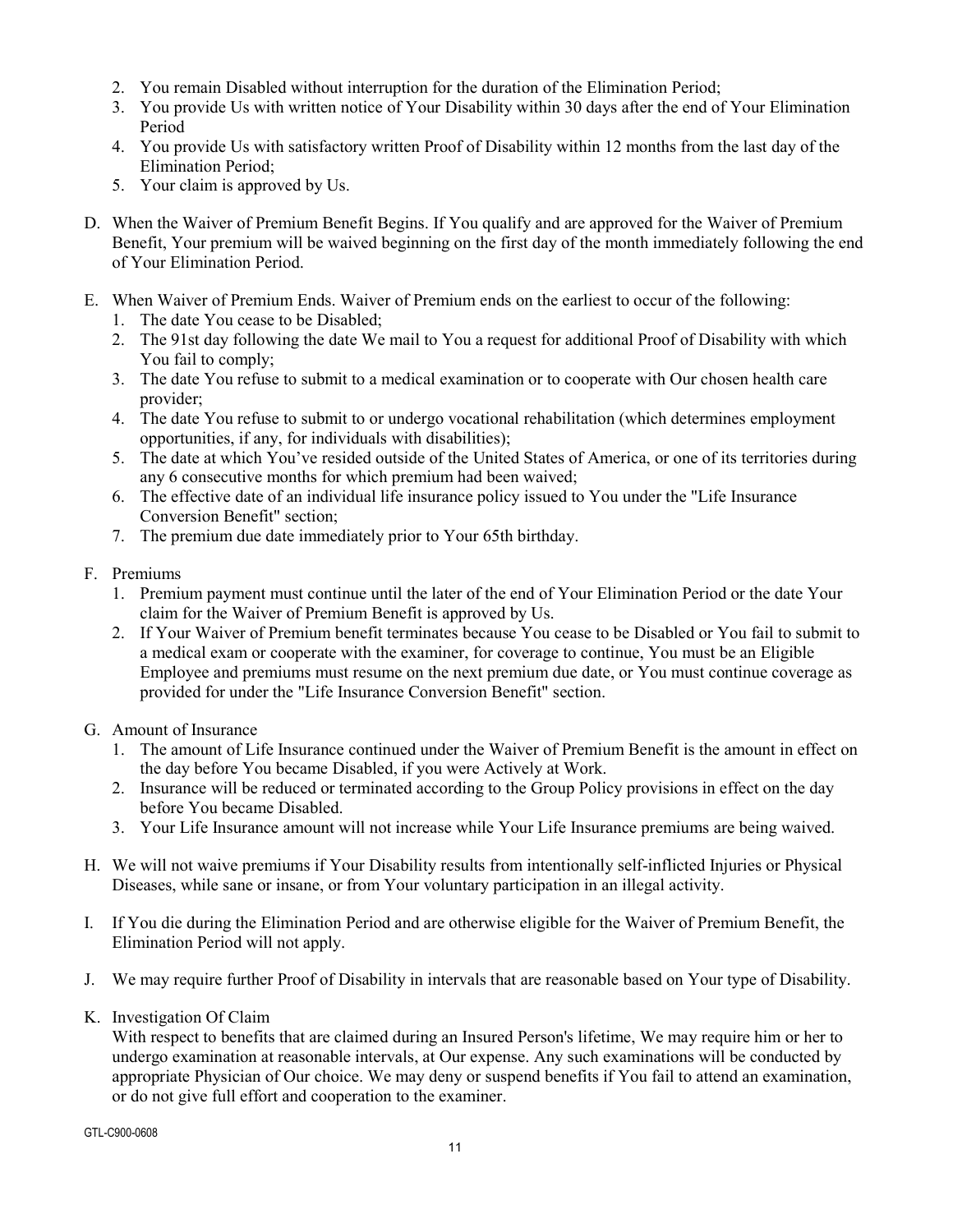#### VI. LIFE INSURANCE - LIVING BENEFIT

Terminally Ill and Terminal Illness mean a medical condition that is expected to result in Your death within 12 months.

- A. If You become Terminally Ill while covered for life insurance under the Group Policy You may elect to receive the Living Benefit as provided for under this section.
- B. The Living Benefit will be an amount equal to 50% of Your Employee Basic Life Insurance in effect on the date Your election is made, subject to a minimum of \$5,000 and a maximum of \$50,000. The amount payable will be equal to the Living Benefit less applicable amounts, if any, charged for an investment loss (interest) and administrative fees.
- C. The payment will be made in one lump sum to You or to the payee You appropriately assign.
- D. The Living Benefit will not be available if:
	- 1. You have any portion of any Life Insurance or ownership rights thereof absolutely or irrevocably assigned or transferred;
	- 2. You have made an irrevocable beneficiary designation;
	- 3. the insurance proceeds are subject to a court order under a divorce decree, separate maintenance agreement or property settlement agreement;
	- 4. You have filed for bankruptcy, unless You give Us written approval from the bankruptcy court for payment of the Living Benefit.
- E. No payment will be made under this election unless and until We receive and approve of all of the following:
	- 1. Your signed and notarized election of this option on a form furnished by Us;
	- 2. signed and witnessed written statements of all irrevocable beneficiaries and assignees (and Spouse in marital property states) consenting to Your election of this option; and
	- 3. satisfactory written proof from a Physician other than Yourself or a member of Your or Your Spouse's immediate family that You have been diagnosed as being Terminally Ill and that You are of sound mind and under no constraint or undue influence.
- F. We may require a second opinion and examination of Your condition at Our own expense by a Physician of Our choice.
- G. Payment of the Living Benefit will reduce correspondingly the face amount of Your life insurance benefits under the Group Policy. This will result in reduced life insurance proceeds payable to Your beneficiary at Your death. Furthermore, any amount of insurance that would otherwise be continued will be reduced proportionately, as will the maximum face amount available under the "Life Insurance Conversion Benefit" section.
- H. Premium payments must continue to be paid for Your life insurance unless You qualify to have Your life insurance premium waived. The premium due will be based on the amount of insurance remaining in force after deducting the amount of the Living Benefit.
- I. Payment of the Living Benefit will not affect the amount of, or change an existing beneficiary designation for, the AD&D Benefit, if any, in effect and kept in force under the Group Policy.
- J. Your election together with Our payment of the Living Benefit constitute a valid and effective beneficiary designation change, but only with respect to the specified life insurance benefits, and only to the extent affected by the Living Benefit payment, and applicable interest and fees, if any, charged thereon.
- K. Payment of the Living Benefit will be exempt from the claims of creditors and from legal process to the extent permitted by law.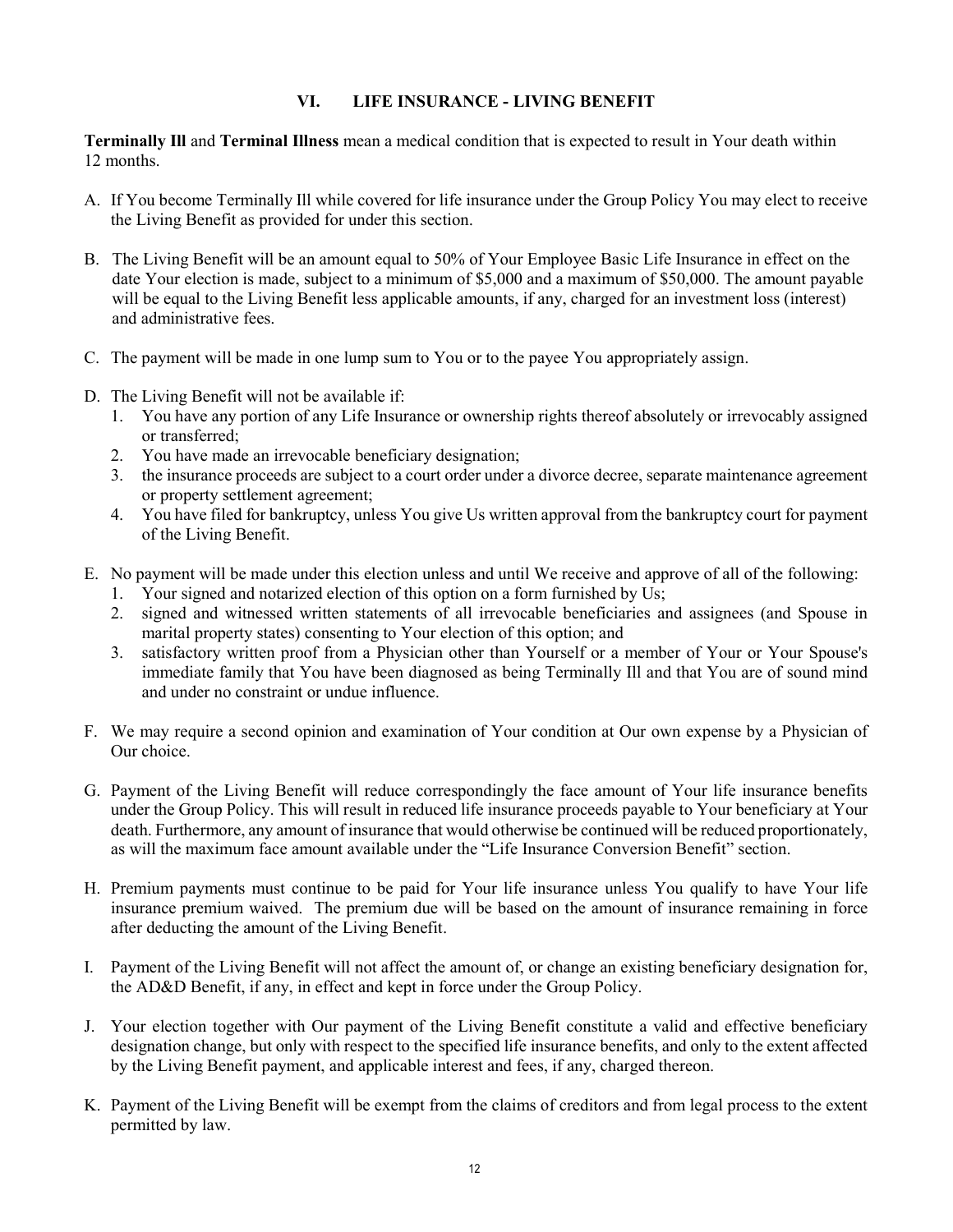L. All other provisions of the Group Policy, including the effective date provisions of any benefit increases and the provisions on benefit reductions because of amendments to the plan or benefit classification changes or Your attained age, remain valid and in effect. Any such life insurance benefit reduction will be calculated based on Your life insurance amount in effect immediately before the Living Benefit payment.

M. You are responsible for any tax consequences related to this benefit.

GTL-C1000-0608

#### VII. LIFE INSURANCE CONVERSION BENEFIT

#### A. When Coverage Ends.

- 1. If an Insured Person's coverage under the Policy ends, the Insured Person may, as described below, apply for Our individual life insurance policy without submitting Evidence of Insurability.
	- a. The Insured Person must complete an application, pay the first premium, and send them to Us within the 31-day period immediately following the date coverage ends under the Policy (the Conversion Period).
	- b. The individual policy will become effective on the first day following the date coverage under the Policy ends.
	- c. The Insured Person may convert all or part of the amount of life insurance benefit, as shown in the "Schedule of Benefits".
- 2. If an Insured Person has been insured under the Policy for at least five years and is no longer eligible due to cancellation of the Policy or cancellation of the class of insureds in which the Employee belonged, an Insured Person may convert the lesser of: (1) \$10,000 or (2) all or part of the amount for which the Insured Person is no longer eligible for under the Policy.
- B. Premiums.
	- 1. Premiums for such individual life policy will be based on: (1) Our usual rate for the amount and type of individual policy; (2) the Insured Person's class of risk; and (3) the Insured Person's attained age.
	- 2. If an Insured Person dies during the Conversion Period, the maximum amount of life insurance to which he or she would have been entitled to under such individual policy shall be payable as a claim under the Group Policy, whether or not application for the individual policy or the payment of the first premium has been made.
	- 3. The rights or benefits granted under this provision are in lieu of any other rights or benefits granted under the Group Policy.

GTL-C1300-0608

#### VIII. LIFE INSURANCE PORTABILITY BENEFIT

- A. Schedule of Portable Coverage.
	- 1. Portable Coverage is available for the following types of insurance You have in effect on the last day of Your employment with the Employer:
		- a) Dependent Supplemental Life Insurance;
		- b) Employee Supplemental Life Insurance.
- B. When Coverage Ends. If Your life insurance coverage under the Group Policy ends because Your employment with the Employer terminates, You may be eligible to purchase portable group life insurance without submitting Evidence of Insurability. You may purchase all or some of Your life insurance in force at the time Your employment ends, but not less than a minimum of \$1,000.
- C. Eligibility. To be eligible for Portable Coverage, You must meet the following requirements on Your last day of employment with the Employer.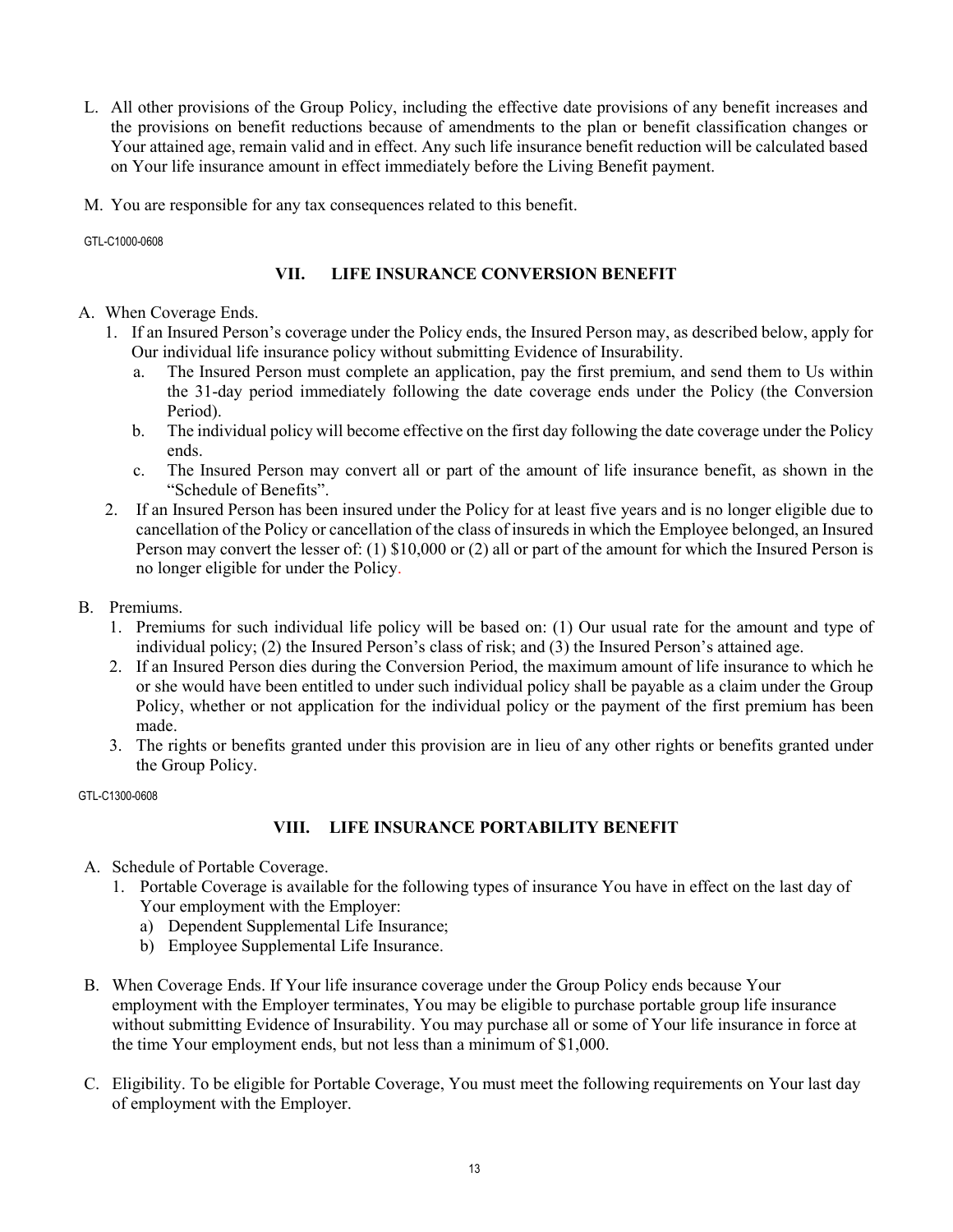- 1. You must be an Insured Person and have been insured under the Group Policy for at least 12 consecutive months ending on Your last day of employment with the Employer;
- 2. You must be under the Social Security Normal Retirement Age as stated in the 1983 revision or any subsequent revisions of the United States Social Security Act;
- 3. You cannot be Disabled;
- 4. Your termination of employment must not be due to Retirement;
- 5. You cannot be covered under any other group term life insurance plan.
- D. Application and Premium Payment
	- 1. You must apply in writing and pay the first premium within 31 days after Your last day of employment with the Employer.
	- 2. Premium checks are payable to Madison National Life Insurance Company, Inc., and must be made directly to Us in a timely manner as specified by Us at the time coverage is ported.
- E. Effective Date of Portable Coverage. Provided the above requirements are met, Portable Coverage will become effective the first day immediately following Your last day of coverage through the Employer.
- F. The following Benefits/Sections are Excluded from being portable under this Section:
	- 1. Any coverages not specifically listed under the "Schedule of Portable Coverage" subsection above;
	- 2. Waiver of Premium;
	- 3. Living Benefit.
- G. Other Portability Terms and Requirements.
	- 1. If You do not purchase Portable Coverage for Yourself, You may not purchase Portable Coverage for any Dependent.
	- 2. Refer to the "Life Insurance Conversion Benefit" section for information on eligibility to convert Your group insurance to an individual life insurance policy. The combined amounts of Portable Coverage and coverage obtained under the "Life Insurance Conversion Benefit" section cannot exceed the amount in effect under the Group Policy on the last day of Your employment with the Employer.
	- 3. You may reduce Your amount of Portable Coverage at any time by providing Us with a written request. Such a reduction will be effective on the first day of the month following the month in which the request was received. You may not increase Your Portable Coverage.
	- 4. Your Portable Coverage will reduce to 65% upon Your attainment of age 65.
	- 5. Your Portable Coverage will terminate on the premium due date immediately prior to the earliest of the following dates:
		- a) Your retirement;
		- b) Your attainment of the Social Security Normal Retirement Age as stated in the 1983 revision or any subsequent revisions of the United States Social Security Act;
		- c) on the date You enter the armed forces of any country or international authority on a full-time basis; or
		- d) 24 months from the effective date of the Portable Coverage.
	- 6. If You do not complete and submit a new beneficiary designation form with Your application for Portable Coverage, Your beneficiary designation on file under the Group Policy will apply to Your Portable Coverage.
	- 7. The amount of Your Portable Coverage benefit will be reduced by any new life insurance coverage that is issued to You.
	- 8. Your Portable Coverage is governed by all other terms of the Group Policy.

GTL-C1500-0608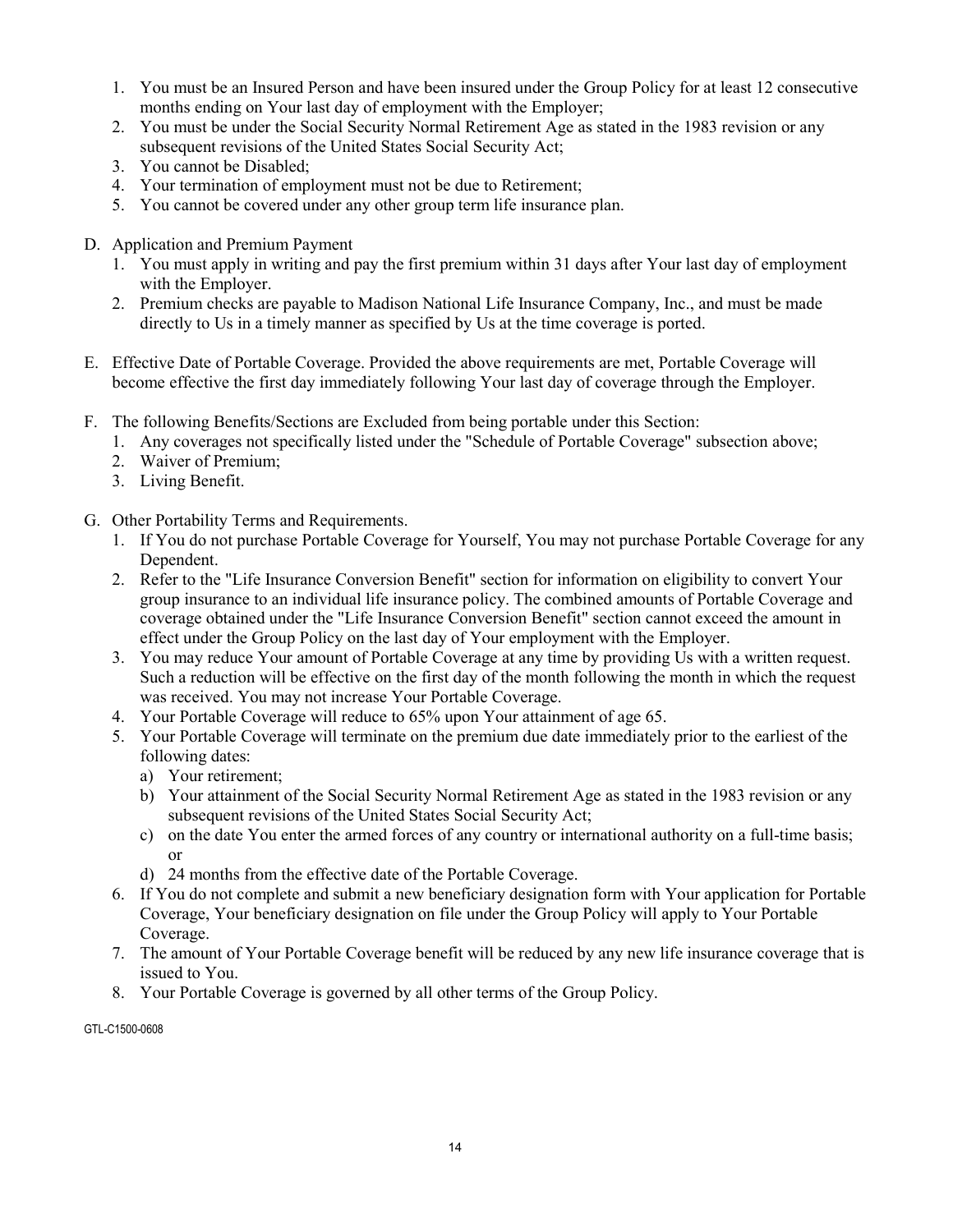#### IX. ACCIDENTAL DEATH & DISMEMBERMENT INSURANCE

- A. If an Insured Person has an Accident while insured for Accidental Death and Dismemberment (AD&D) Insurance and the Accident results in a Loss (as defined below), We will pay benefits according to the terms of the Group Policy after We receive Proof of Loss.
- B. Eligibility. An Insured Person must be a member of a class that is eligible for AD&D coverage under the Group Policy as specified in the "Schedule of Benefits".
- C. Definitions for AD&D Insurance
	- 1. Loss means Loss of one or more of the body parts or bodily functions listed under "AD&D Benefit" below, or as otherwise provided for under this "Accidental Death and Dismemberment Insurance" section, which:
		- a. is caused solely and directly by an Accident;
		- b. occurs independently of all other causes;
		- c. occurs within 90 days after the Accident; and
		- d. while the Insured Person is covered under the Group Policy.
	- 2. Accident: A sudden, unexpected and unforeseen, identifiable event causing bodily Injury, directly produced by specific accidental contact with another body or object. The Accident must occur while You are covered under the Group Policy.
	- 3. With respect to a hand or foot, Loss means actual and permanent severance from the body at or above the wrist or ankle joint.
	- 4. With respect to sight, speech or hearing, Loss means entire and irrecoverable Loss of that function.
- D. AD&D Benefit. The AD&D Benefit is equal to a percentage of the AD&D Insurance Amount in effect on the date of the Accident, subject to the AD&D Reduction Schedule provision set forth in the "Schedule of Benefits". The AD&D Insurance Amount is shown in the "Schedule of Benefits". The percentage is shown below.

| <b>Covered Losses:</b>                                         | Maximum Amount Payable |
|----------------------------------------------------------------|------------------------|
|                                                                |                        |
|                                                                |                        |
|                                                                |                        |
|                                                                |                        |
|                                                                |                        |
|                                                                |                        |
| Loss of one Hand or one Foot and Entire Sight of one Eye  100% |                        |

E. Unless otherwise specified, no more than 100% of the applicable AD&D Insurance Amount will be paid for all Losses resulting from one Accident. If an age reduction applies, the benefit reduces on the date You attain that age.

GTL-C1600-0608

- F. AD&D Insurance Exclusions. No AD&D Benefit is payable if the Loss is caused or contributed to by any of the following:
	- 1. War or Act of War. War means a state or period of declared or undeclared war whether civil or international, or any substantial armed conflict with organized forces of a military nature between nations, states or parties;
	- 2. Suicide, attempted suicide or other intentionally self-inflicted Injury, while sane or insane;
	- 3. Committing or attempting to commit a felony or assault, or actively participating in a violent disorder or riot. Actively participating does not include being at the scene of a violent disorder or riot while performing Your official duties;
	- 4. Any Injury sustained while under the voluntary use or consumption of any poison, illegal drugs, or controlled substance, unless used or consumed according to the directions of a Physician;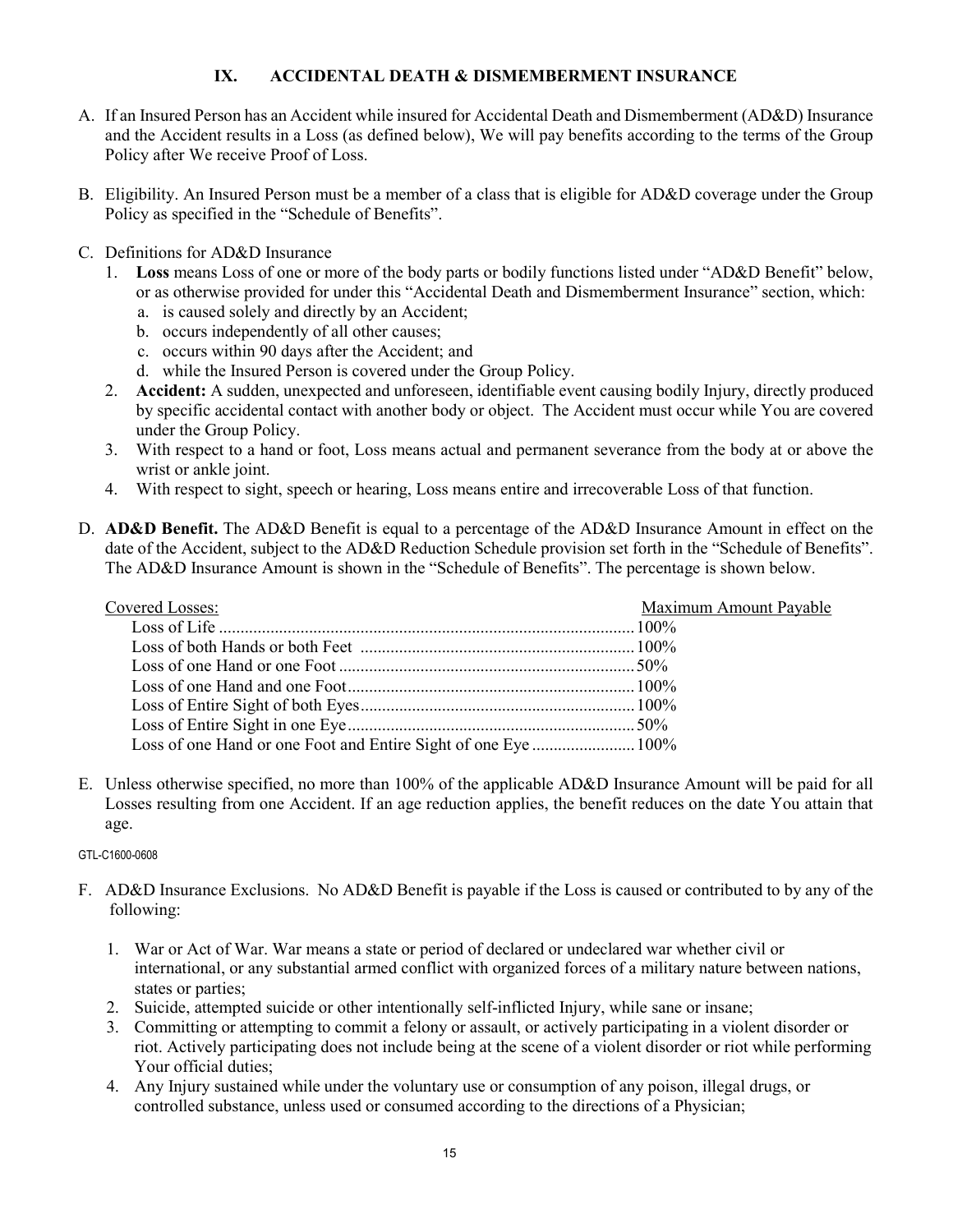- 5. Physical Disease existing at the time of the Accident;
- 6. Medical negligence and malpractice;
- 7. Any Loss incurred for which any government body or its agencies are liable while the insured is on active duty or training in the Armed Forces, National Guard or Reserves, of any state or country;
- 8. Any Loss incurred while operating, riding in or descending from any aircraft, except as a fare-paying passenger on a commercial aircraft.

GTL-C2100-0608

#### X. CLAIMS PROVISIONS

#### A. Filing A Claim

- 1. To file a claim for benefits under this Certificate, the claimant (depending on the benefit the claimant could be an Insured Person, a beneficiary or personal representative of an Insured Person) must provide Us with Proof of Loss in a timely manner. Or, upon receipt of written notice of claim, We will send the claimant a Claim Form for filing Proof of Loss. If the claimant does not receive such forms within 15 days after the giving of such notice, the claimant can send us, without the Claim Form, the written proof covering the occurrence.
- 2. Proof of Loss.
	- a. Proof of Loss must be provided in writing to Us, at the claimant's expense, within 90 days after the date of the loss if reasonably possible. If that is not reasonably possible, Proof of Loss must be provided no later than one year after expiration of that 90-day period, or the claim will be denied. The time limits under this section shall not apply while the claimant lacks legal capacity.
	- b. Proof of Loss means satisfactory written proof that a loss occurred for which the Group Policy provides benefits, which is not subject to any exclusion, and which meets all other conditions for benefits. Proof of Loss includes any other information We may reasonably require in support of a claim for benefits under the Group Policy.
- B. Notice of Decision on Claim
	- 1. We will evaluate a claim for benefits promptly after We receive it. Within 30 days after We receive the claim We will send the claimant:
		- a. a written decision on the claim; or
		- b. a notice that We are extending the period to decide the claim for an additional 45 days.
	- 2. If the claim is approved, We will pay benefits within 30 days after the Proof of Loss requirement is satisfied.
	- 3. If We extend the period to decide the claim, We will notify the claimant of the following:
		- a. the reasons for the extension;
		- b. when We expect to decide the claim; and
		- c. any additional information We require to decide the claim.
	- 4. If We request additional information, the claimant will have 45 days to provide the information. If the claimant does not provide the requested information within 45 days, We may decide the claim based on the information We have received.
	- 5. If We deny any part of the claim, We will send the claimant a written notice of denial containing:
		- a. the reasons for Our decision;
		- b. reference to the parts of the Group Policy on which Our decision is based;
		- c. a description of any additional information required to support the claim;
		- d. information concerning the claimant's right to a review of Our decision.
- C. Payment of Claims.

Upon receipt of proper Proof of Loss, benefits will be paid within 30 days. If any claims payment interest accrues, interest will be paid in the amount determined by the State in which the claims are incurred.

Death Claims: If an Insured Person dies while insured for life insurance under the Group Policy, We will pay benefits according to the "Schedule of Benefits", after We receive Proof of Loss, as follows.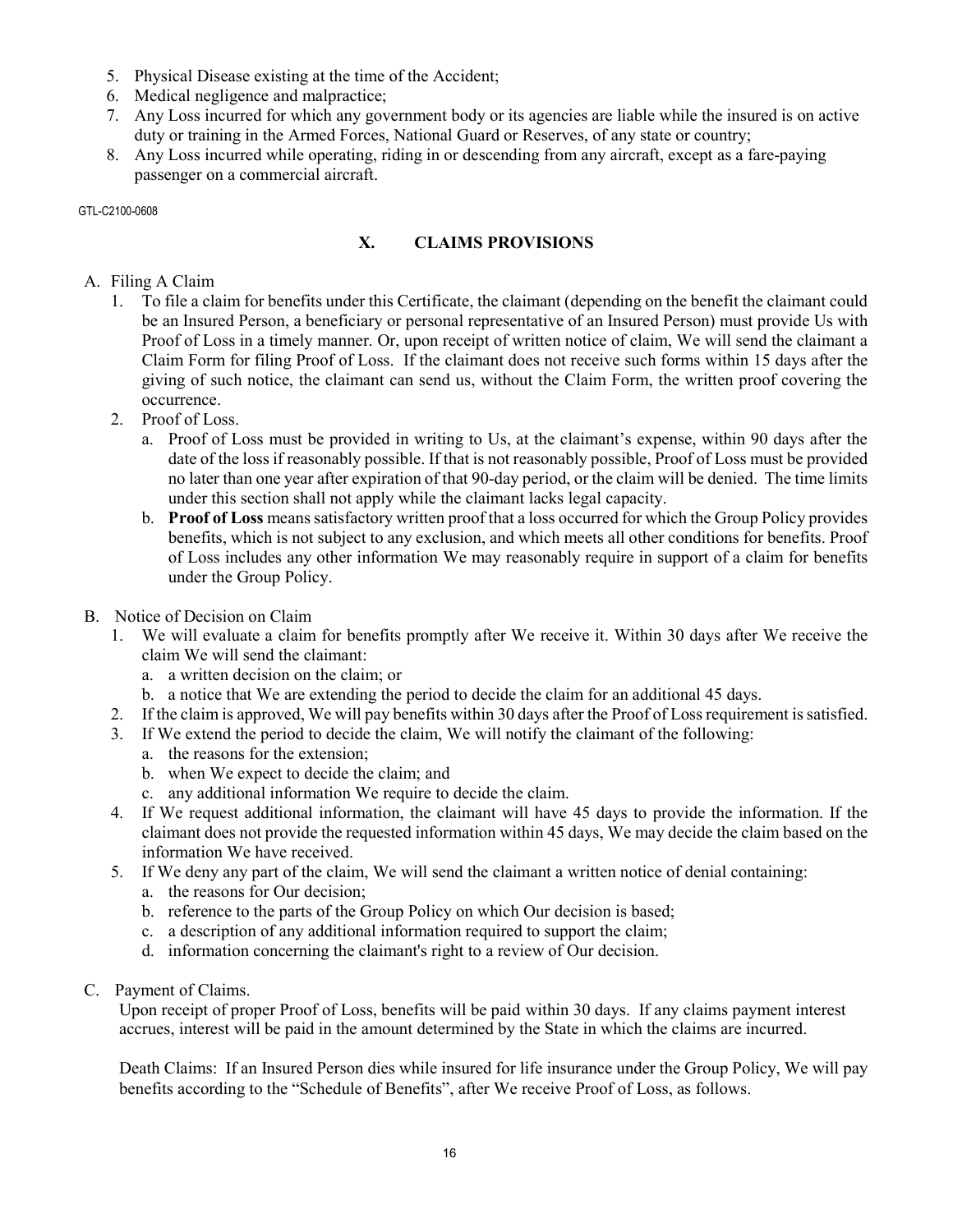- 1. The death benefit will be paid in a single sum or by any other method agreeable to Us and the beneficiary. Payment of the benefit will extinguish Our liability under the Group Policy for which the death benefit has been paid.
- 2. No Surviving Beneficiary. If You do not name a beneficiary, or if You are not survived by any named beneficiary, benefits will be paid to Your estate.
- 3. Dependent Benefits. Dependent Life Insurance benefits that are payable, but unpaid at the Insured Person's death, will be paid in equal shares to the first surviving class of the following, if the Eligible Employee is dead:
	- a. The children of the Dependent.
	- b. The parents of the Dependent.
	- c. The Insured Person's estate.

The following Dependent benefits, payable under the Group Policy, will be paid to the Eligible Employee if he or she is living:

- a. AD&D Insurance benefits;
- b. Life Insurance benefits;
- c. Supplemental Life Insurance benefits payable because of the death of Your insured Spouse or Child;
- d. Living Benefit.
- 4. Facility of Payment. If the benefits provided by the Group Policy are payable to the Insured Person's estate or to a beneficiary who is a minor or otherwise not legally competent to give a valid release, We may pay up to \$500 to any person related to the Insured Person by blood or marriage. Any payment made in good faith will fully release Us to the limit of the payment. If a beneficiary is a minor, or is not able to give a valid release for any payment of benefits made, We will pay the life proceeds to the legally appointed guardian. The guardian must provide Us with adequate written proof of such appointment. This provision does not prevent Us from making payment to or for the benefit of a minor beneficiary in accordance with the applicable state law. Payment made before We have received written notice at Our home office of a valid claim by some other person releases Us from further obligation.
- D. Review Procedure.
	- 1. If all or part of a claim is denied, the claimant may request a review. The claimant must request a review in writing within 60 days after receiving notice of the denial.
	- 2. The claimant may send Us written comments or other items to support the claim. The claimant may review and receive copies of any non-privileged information that is relevant to the request for review. There will be no charge for such copies. Our review will include any written comments or other items the claimant submits to support the claim.
	- 3. We will review the claim promptly after We receive the request. Within 60 days after We receive the request for review We will send the claimant:
		- a. a written decision on review; or
		- b. a notice that We are extending the review period for 60 days. If the extension is due to the claimant's failure to provide information necessary to decide the claim on review, the extended time period for review of the claim will not begin until the claimant provides the information or otherwise responds.
	- 4. If We extend the review period, We will notify the claimant of the following:
		- a. the reasons for the extension;
		- b. when We expect to decide the claim on review; and
		- c. any additional information We require to decide the claim.
	- 5. If We request additional information, the claimant will have 45 days to provide the information. If the claimant does not provide the requested information within 45 days, We may conclude Our review of the claim based on the information We have received.
	- 6. If We deny any part of the claim on review, the claimant will receive a written notice of denial containing:
		- a. the reasons for Our decision.
		- b. references to the provisions of the Group Policy on which Our decision is based.
		- c. information concerning the claimant's right to receive, free of charge, copies of non-privileged documents and records relevant to the claim.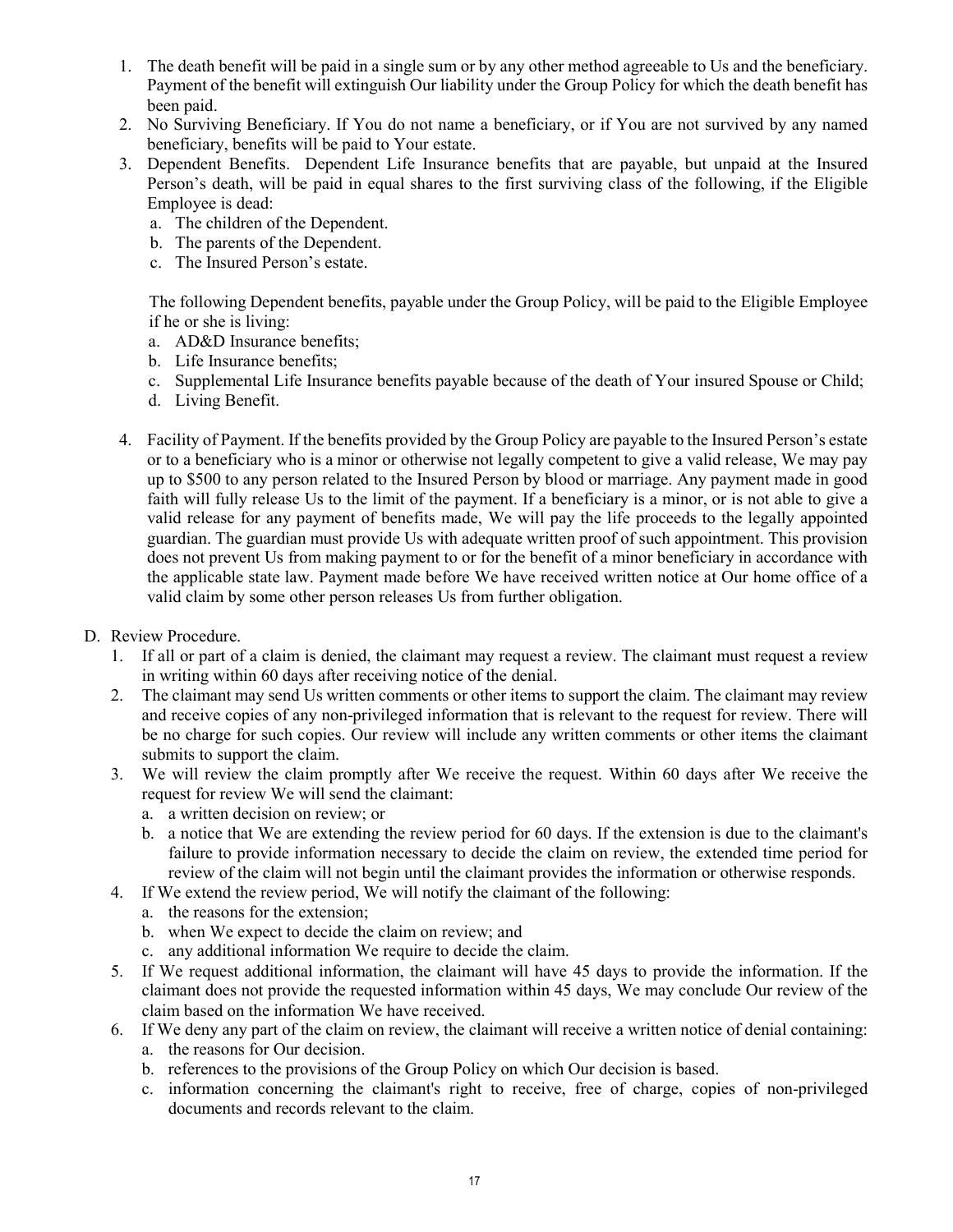7. The Group Policy does not provide voluntary alternative dispute resolution options.

GTL-C2200-0608

#### XI. GENERAL PROVISIONS

#### A. Naming a Beneficiary.

- 1. At the time You became insured under the Group Policy, You should have named a beneficiary of the proceeds of Your life insurance on the enrollment form.
- 2. You may have named primary beneficiaries and secondary beneficiaries. A secondary beneficiary will become a primary beneficiary if the named primary beneficiary is not living at the time of Your death. Two or more surviving primary beneficiaries will share equally, unless You specify otherwise.
- 3. AD&D Insurance death benefits will be distributed according to the beneficiary designation of Your corresponding life insurance.
- 4. You may change Your beneficiary designation at any time, subject to the following:
	- a) The designation must be made in writing on a form suitable to Us;
	- b) The designation must be dated and signed by You (and by your Spouse where required by law);
	- c) The designation must relate and refer to the insurance provided under the Group Policy;
	- d) If applicable, We must have the written consent of all irrevocable beneficiaries;
	- e) You must not have assigned the ownership of Your insurance.
- 5. When a valid change of beneficiary is received by Us, the change will relate back to and take effect as of the date it was signed. This is the case whether You are alive or not when We receive the request. Even though the change of beneficiary will relate back to the date it was signed, it will be without prejudice to Us on account of any payment We have already made.
- 6. If We approve it, a written designation signed and dated by You under the Prior Plan will be accepted as Your beneficiary designation under the Group Policy.
- B. Simultaneous Death Provision.

If a beneficiary dies on the same day You die, or within 120 hours from Your time of death, benefits will be paid as if that beneficiary had died before You, unless Proof of Loss with respect to Your death is delivered to Us before the date of the beneficiary's death.

- C. Entire Contract, Changes
	- 1. This Certificate, including the Enrollment Form, Group Policy and any Riders, Amendment or attached papers, if any, constitutes the entire contract of Insurance. No change in this Certificate shall be valid until approved by an executive officer of Our company and unless such approval is endorsed hereon or attached hereto. No agent has authority to change this Certificate or waive any of its provisions.
	- 2. Except for those functions which the Group Policy specifically reserves to the Policyholder or Employer, We have authority to control, manage, and interpret the Group Policy, to administer claims and to resolve all questions arising in the administration, interpretation and application of the Group Policy.
	- 3. Our authority includes, but is not limited to the following:
		- a) the right to resolve all matters when a review has been requested;
		- b) the right to establish and enforce rules and procedures for the administration of the Group Policy and any claim under it;
		- c) the right to determine eligibility for insurance, entitlement to benefits, the amount of benefits payable and the sufficiency and the amount of information We may reasonably require to make determinations.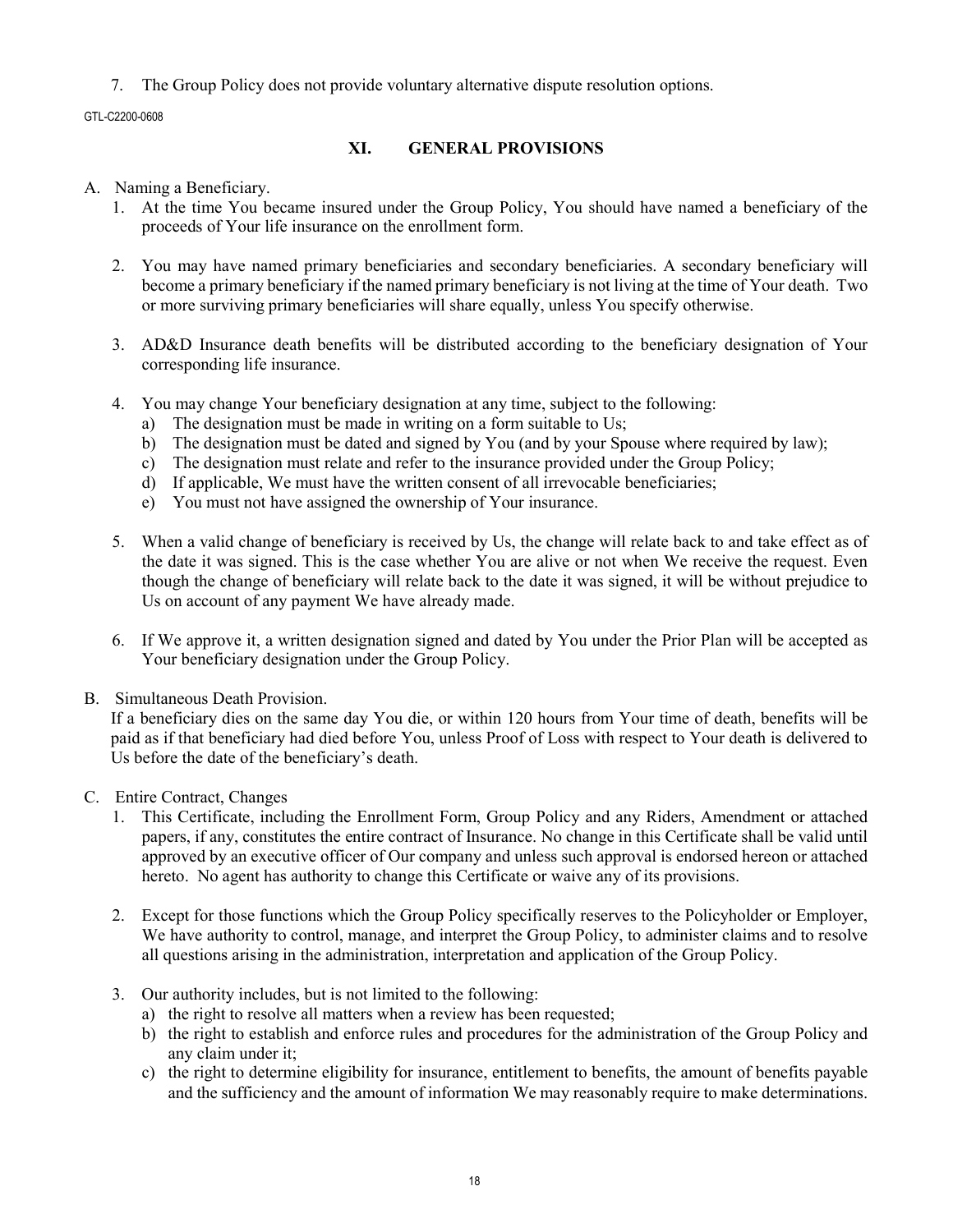- D. Incontestability of Insurance
	- 1. Any statement made to obtain or to increase insurance is a representation and not a warranty.
	- 2. No misrepresentation will be used as a basis for reducing or denying a claim or contesting the validity of insurance unless:
		- a) the insurance would not have been approved if We had known the truth; and
		- b) We have given You or any other person claiming benefits a copy of the signed written instrument which contains the misrepresentation.
	- 3. After insurance has been in effect for 2 years, during the lifetime of the Insured Person, We will not use a misrepresentation as a basis for reducing or denying a claim, unless it was a fraudulent misrepresentation.
- E. Incontestability of the Group Policy or Employer Coverage under the Group Policy
	- 1. No misrepresentation by the Policyholder or Your Employer will be used as a basis for denying a claim, or for denying the validity of the Group Policy or Your Employer's coverage under the Group Policy unless:
		- a) the Group Policy would not have been issued or Your Employer's coverage under the Group Policy would not have been approved if We had known the truth; and
		- b) We have given the Policyholder or Employer a copy of a written instrument signed by the Policyholder or Employer which contains the misrepresentation.
	- 2. The validity of Your Employer's coverage under the Group Policy will not be contested after it has been in force for 2 years, except for nonpayment of premium or fraudulent misrepresentations.
- F. Clerical Error
	- 1. Clerical error by Us, the Policyholder, Your Employer, or their respective Eligible Employees or representatives will not:
		- a) cause a person to become insured under the Group Policy or a provision of it.
		- b) invalidate insurance otherwise validly in force.
		- c) continue insurance otherwise validly terminated.
		- d) cause an Employer to obtain coverage under the Group Policy or a provision of it.
	- 2. In the event that a clerical error results in an incorrect rate, We reserve the right to adjust the rate accordingly.
	- 3. The payment of premium, by itself, will not obligate Us to provide benefits to anyone who is not eligible for coverage under the Group Policy.
	- 4. Your Employer acts on its own behalf as Your agent, and not as Our agent. Your Employer has no authority to alter, expand or extend Our liability or to waive, modify or compromise any defense or right We may have under the Group Policy.
- G. Misstatement
	- 1. Age or Gender

If the age or gender, or both, of a person has been misstated, We will make an equitable adjustment of premiums, benefits or both. The adjustment will be based on:

- a) the amount of insurance based on the correct age and gender; and
- b) the difference between the premiums paid and the premiums which would have been paid if the age and gender had been correctly stated.
- 2. A legal action may not be brought to recover on this Certificate within 60 days after written Proof of Loss has been given as required. No such action may be brought after 3 years from the time written proof was required to be given.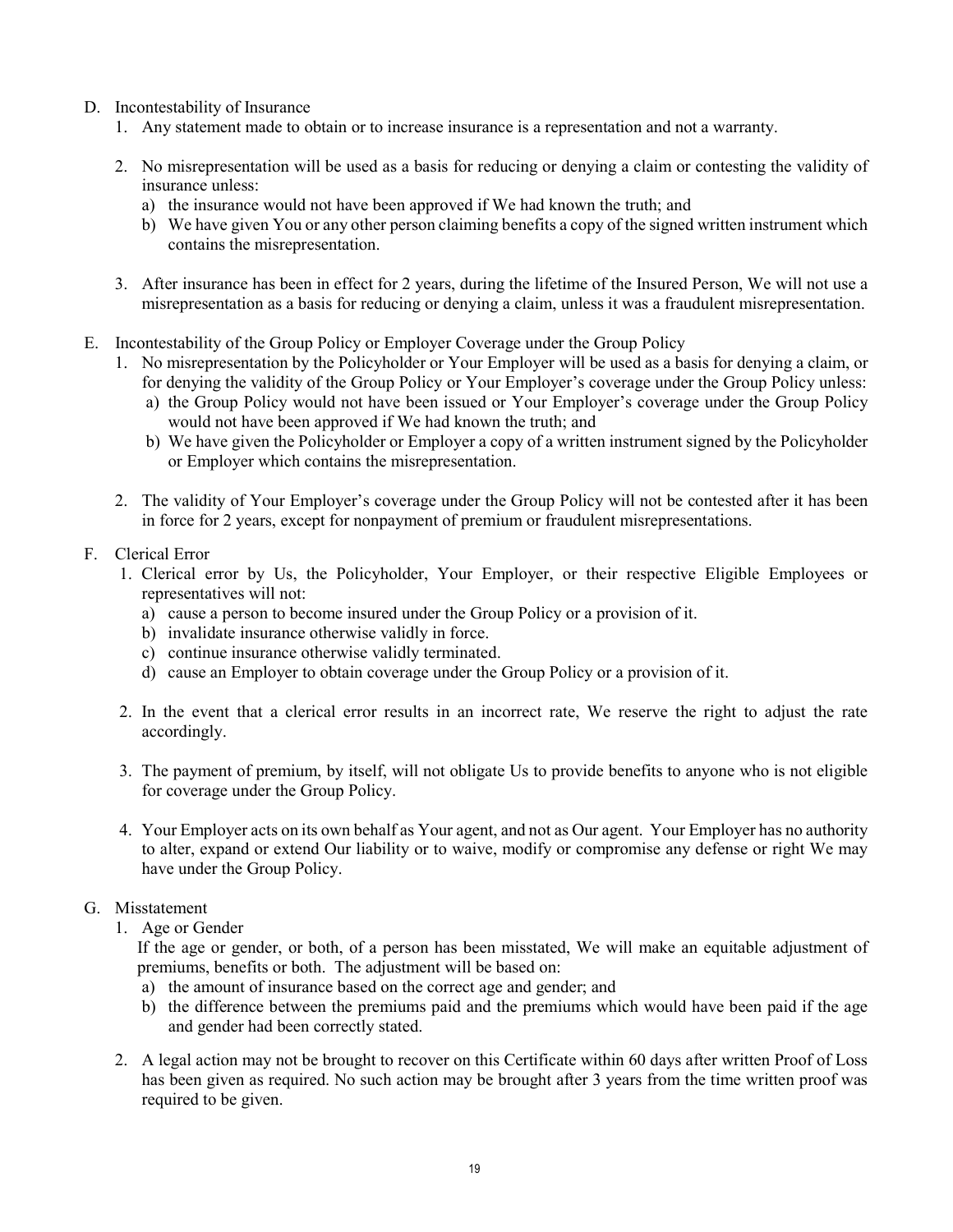#### H. Assignment

An Insured may not assign any of his or her rights, privileges or benefits under the Group Policy, unless approved by Us.

#### I. Conformity With State Laws

If any provision of this Certificate is contrary to any law to which it is subject, such provision is hereby amended to conform to the minimum requirements of such law.

GTL-C2300-0608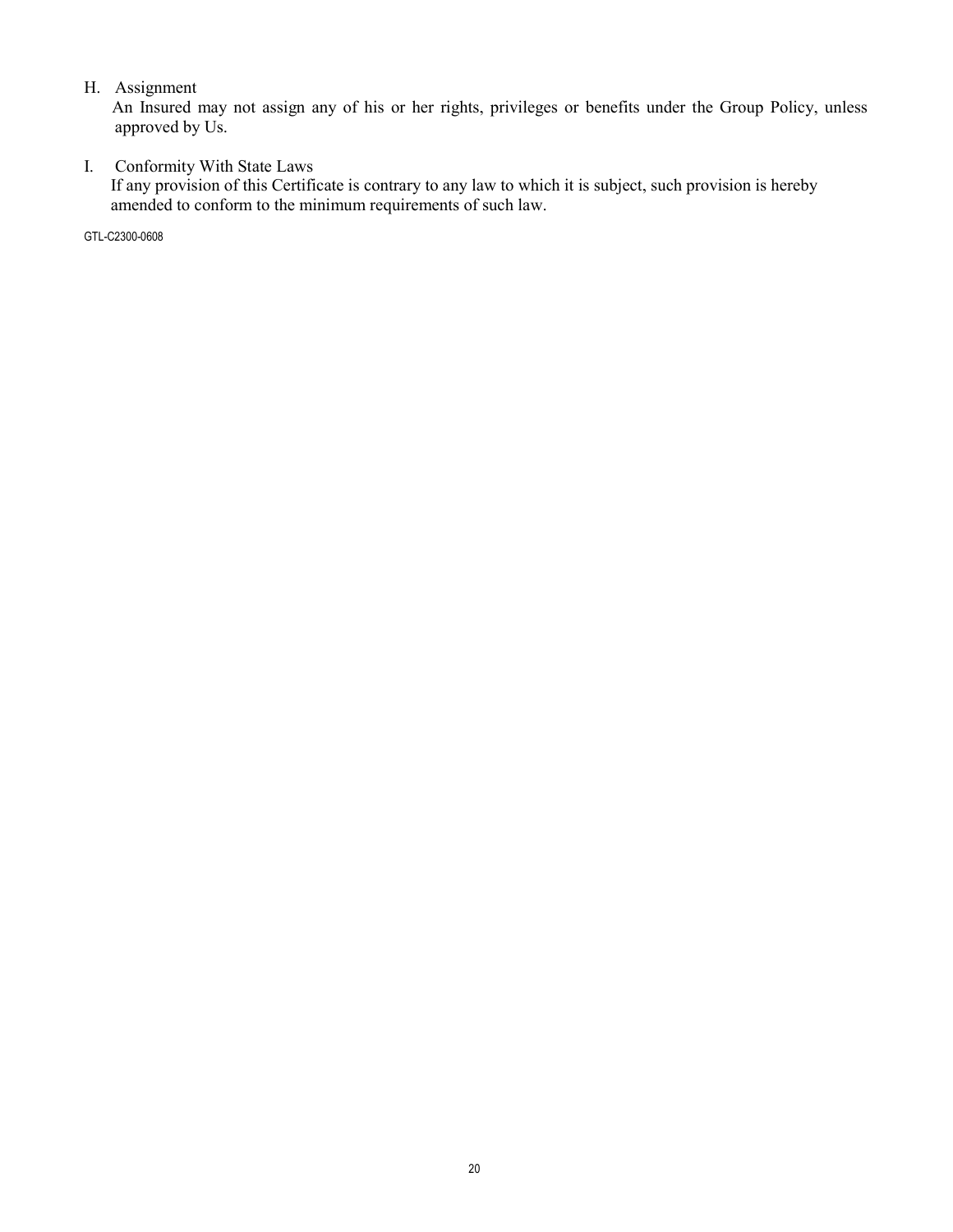## MADISON NATIONAL LIFE INSURANCE COMPANY, INC.

Mailing: PO Box 5008, Madison, WI 53705 • Phone: 1-800-356-9601

Home Office: 1241 John Q. Hammons Drive, Madison, WI 53717

#### AMENDMENT #1 GROUP TERM LIFE INSURANCE ISSUED TO Benton County PLAN NUMBER 4443

Class Number - Description: 01 – All Eligible Full-Time and Permanent Part-Time Employees

This Amendment is made a part of the Group Term Life Certificate of Insurance ("Certificate") to which it is attached. The provisions of this Amendment are effective on May 1, 2021 and will expire concurrently with the Contract.

In consideration of issuance, the Certificate is hereby amended and modified, as follows:

- 1. Under 'IV. WHEN COVERAGE ENDS', item 'A. 7.' is hereby deleted in its entirety and replaced with the following:
	- '7. for Dependent coverage, the end of the month following the date the Dependent ceases to be an eligible Dependent.'

All other terms, provisions and conditions of the Certificate remain unchanged. Provisions under this Amendment are subject to all the terms and conditions, limitations and exclusions of the Certificate.

GTL-END-0410-C